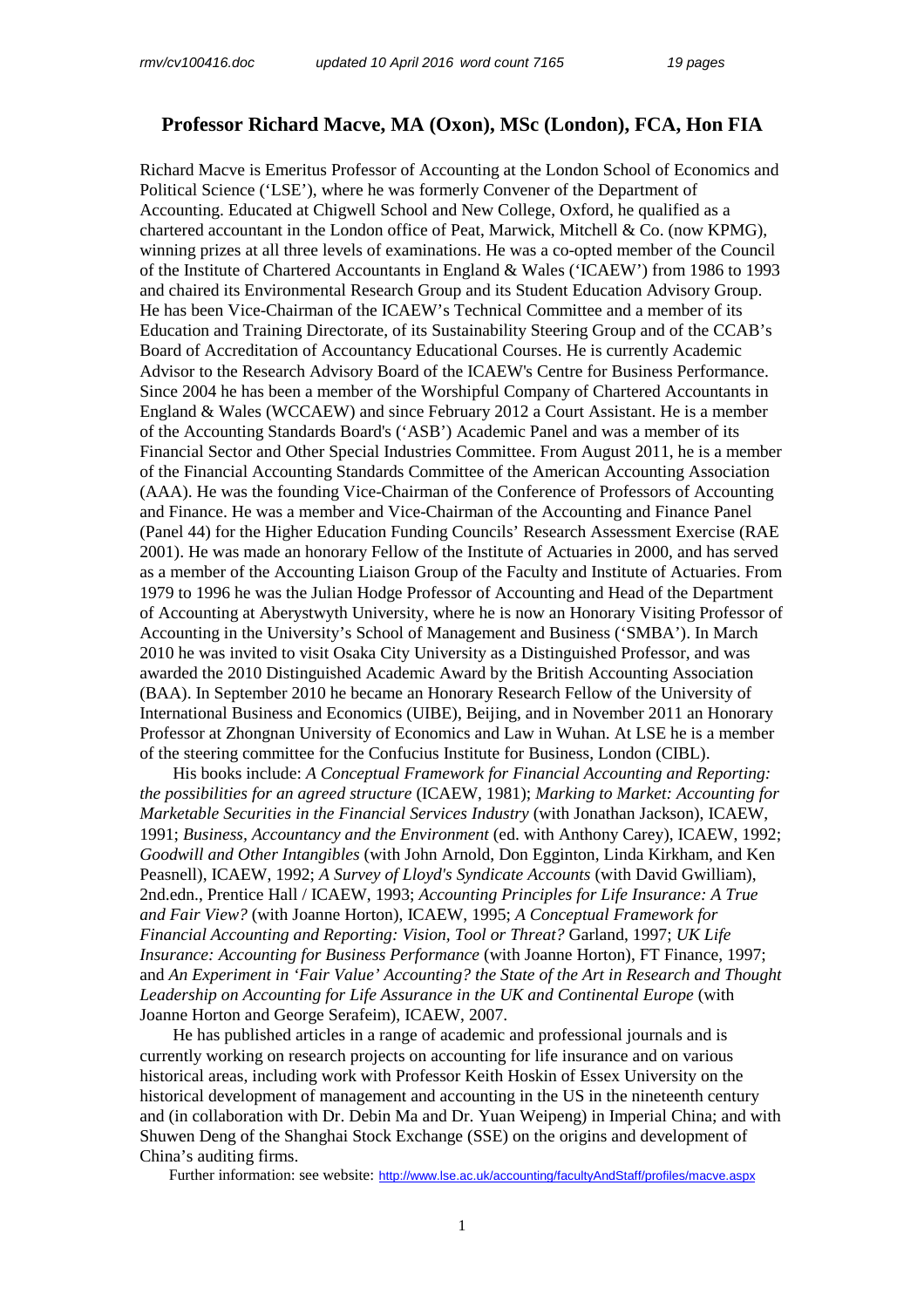## **Curriculum Vitae** (April 2016)

## **Professor Richard Macve, MA (Oxon), MSc (London), FCA, Hon. FIA**

### **Present positions**:

(since 1 October 2011): Emeritus Professor of Accounting, London School of Economics and Political Science, OLD 3.35, Houghton Street, Aldwych, London WC2A 2AE ('LSE'). [Tel: 0207 955 6138; Fax: 0207 955 7420; e-mail: R.Macve@lse.ac.uk ]

 (since 1996): Honorary Visiting Professor of Accounting in the School of Management and Business, Aberystwyth University ('SMBA').

 (since September 2010): Honorary Research Fellow of the University of International Business and Economics (UIBE), Beijing.

 (since November 2011): Honorary Professor at the Zhongnan University of Economics and Law (ZUEL), Wuhan

## *Previous career*:

| 1968-1974: | Articled clerk and then qualified accountant with Peat, Marwick, Mitchell $\&$<br>Co. (now KPMG), Chartered Accountants, in London. (For examination<br>distinctions see Appendix II.) Seconded to Ministry of Defence for six<br>months in 1973/1974. Left Peats as Assistant Manager on taking up<br>appointment as lecturer at LSE. |  |  |  |
|------------|----------------------------------------------------------------------------------------------------------------------------------------------------------------------------------------------------------------------------------------------------------------------------------------------------------------------------------------|--|--|--|
| 1974-1978: | Lecturer in Accounting, LSE.                                                                                                                                                                                                                                                                                                           |  |  |  |
| 1979-1996: | Julian Hodge Professor of Accounting, and Head of the Department of<br>Accounting & Finance, The University of Wales, Aberystwyth.                                                                                                                                                                                                     |  |  |  |
| 1996-2011: | Professor of Accounting in the Department of Accounting, London School<br>of Economics and Political Science ('LSE').                                                                                                                                                                                                                  |  |  |  |
| 1982-1983: | Visiting Associate Professor of Accounting, Jesse H. Jones Graduate School<br>of Administration, Rice University, Houston, Texas (on leave from UWA).                                                                                                                                                                                  |  |  |  |
|            | November 1994 – December 2013: Academic Advisor (part-time) to the Research Advisory<br>Board of the Centre for Business Performance (formerly the Research<br>Board) of the Institute of Chartered Accountants in England and Wales<br>('ICAEW').                                                                                     |  |  |  |

#### *Appointments held have included*:

**ICAEW:** Member of Council [1986-93]; Chairman of Student Education Advisory Group and Foundation Education Sub-Committee [1985-93]; member of Education and Training Directorate [1985-93]; Vice-Chairman of Technical Committee [1989-91]; member of Technical Steering Committee [1999- 2002]; member of Archive Panel [1990-93]; Chairman of Environment Research Group [1991-92]; member of Research Board [1991-8]; member of Management Board (now Research Advisory Board) of the Centre for Business Performance [1999-present]; member of Environment Steering Group [1993-8]; member of education sub-committee of London Society of Chartered Accountants [1977-8]; member of committees of South Wales Society of Chartered Accountants, and West Glamorgan & Dyfed Society of Chartered Accountants [1986-93]; Chairman of Aberystwyth Chartered Accountants Group [1990-92].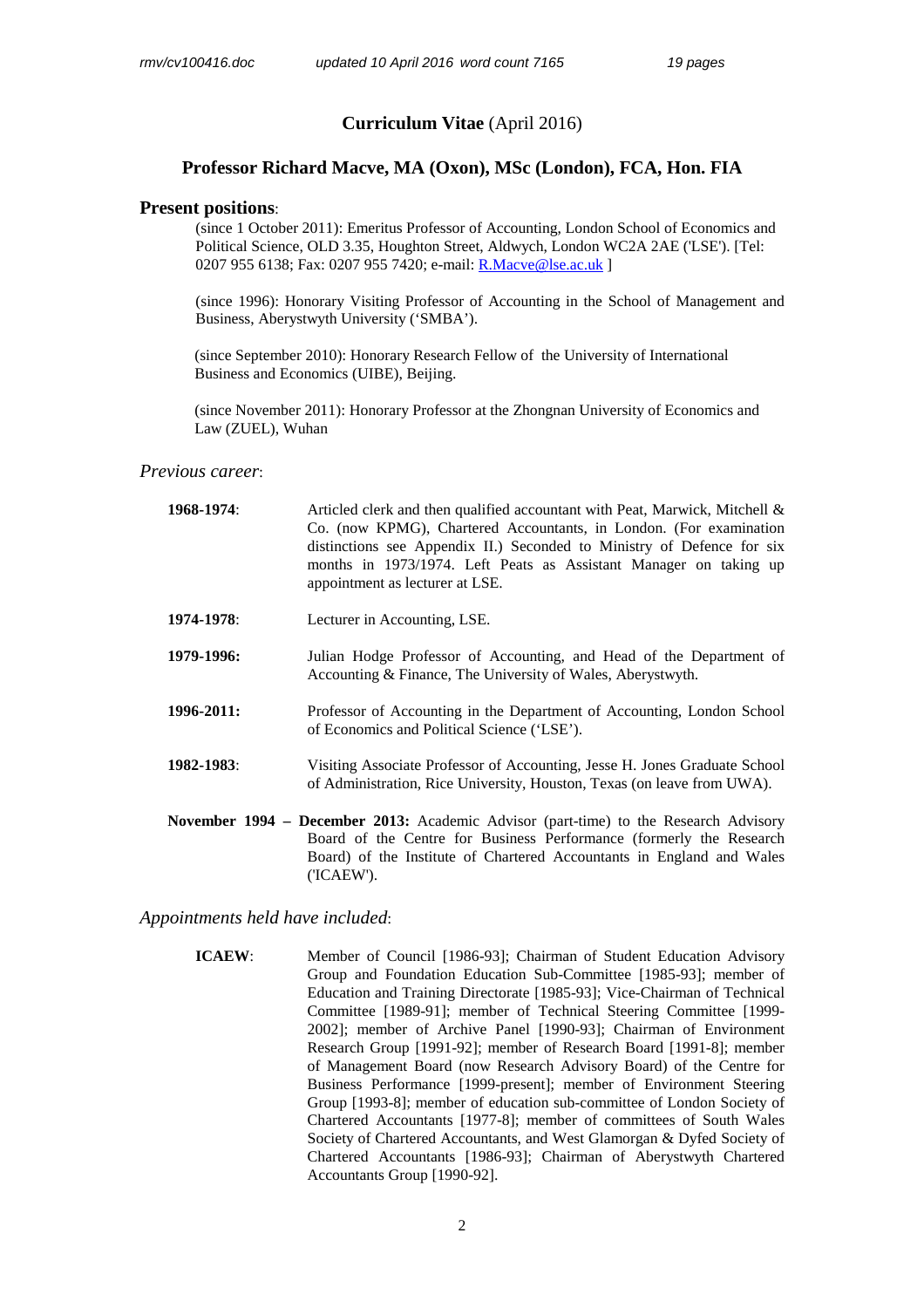#### **Other external appointments:**

Chairman of the British Accounting Association [1986]; Founding Vice-Chairman and then Chairman of the Conference of Professors of Accounting [1990-92]; Chairman of Division B of Board of Accreditation of Educational Courses [1988-90]; member of the Academic Panel of the Accounting Standards Board and formerly the Accounting Standards Committee [1989-present]; member of the Financial Accounting Standards Committee of the American Accounting Association (AAA) [2011-14]; member of the Financial Sector and Other Special Industries Committee ('FSOSIC') of the ASB [1994-2000]; member of the Accounting Liaison Group of the Faculty and Institute of Actuaries [2000-2007]; member of Board of Directors of UK Centre for Economic and Environmental Development (UK CEED) (an ESRC recognised centre) [1993-2004]; member of HEFCE Accountancy Panel for 1996 RAE and Vice-Chairman for 2001 RAE; member of panel established by Menter a Busnes to review strategic development of Welsh-medium business education [1990-1996]; member of Management Committee of CTI Centre for Accountancy at UEA [1988-92]; DTI assessor for recognition of professional auditing bodies under Companies Act 1989 [1990-2]; specialist adviser to House of Commons Committee on Welsh Affairs in regard to report on 'Water in Wales' (HC229, Session 1982-3) [1982-3]; present/past member of various editorial review boards (including *Accounting and Business Research*; *Accounting, Auditing and Accountability Journal*; *British Accounting Review*; *Accounting, Business and Financial History*; *Accounting Historians Journal*; *Accounting Education*; *International Journal of Accounting*; *University of Wales Business and Economics Review*; *Agenda*; *City, Culture and Society*); referee for ESRC proposals; external examiner (undergraduate, masters and PhD) at various universities including Birmingham; Cambridge; City; Dublin City; Kingston; LSE; Manchester; New South Wales; Reading; Royal Holloway, University of London; Sheffield; Southampton; Strathclyde; Warwick; UEA.

#### **University of Wales:**

Various committee and management responsibilities including: Head of the Department of Accounting, UWA [1979-93 and 1994-5]; Chairman of University of Wales Subject Panel for Business Management, Economics, Accounting and Law [1990-92]; member of Board of Directors of University of Wales Review [1991-93].

#### **Current research interests:**

## **Financial Accounting and Reporting**:

 Financial institutions, including insurance companies and Lloyd's Conceptual Framework Sustainability (Corporate Environmental and Social) Reporting

Development of China's auditing firms

#### **Accounting History**:

Interrelationships of accounting history and educational history in nineteenth century USA (OUP have commissioned a book, with Prof. K.W. Hoskin, Warwick) History of cost and management accounting in  $18<sup>th</sup>$  and 19th century UK History of European accounting in classical and Renaissance periods History of Chinese accounting and management and audit profession.

**Project research grants** totalling £193,250 have been awarded: by ESRC [1987: £3,350] and the University of Pennsylvania [1987: \$800] (for work with K. Hoskin on nineteenth century US accounting and educational history); by ICAEW (for work on the conceptual framework [1979: £2,250]; auditing research (with D. Gwilliam) [1982: £2,500]; disclosure of corporate charitable donations (with C.J. Cowton) [1983: £1,650]; Lloyd's [2 grants: 1984: £19,000; 1988: £22,600]; marking to market [1986: £2,500]; and currently life insurance accounting [3 grants: 1991: £34,400;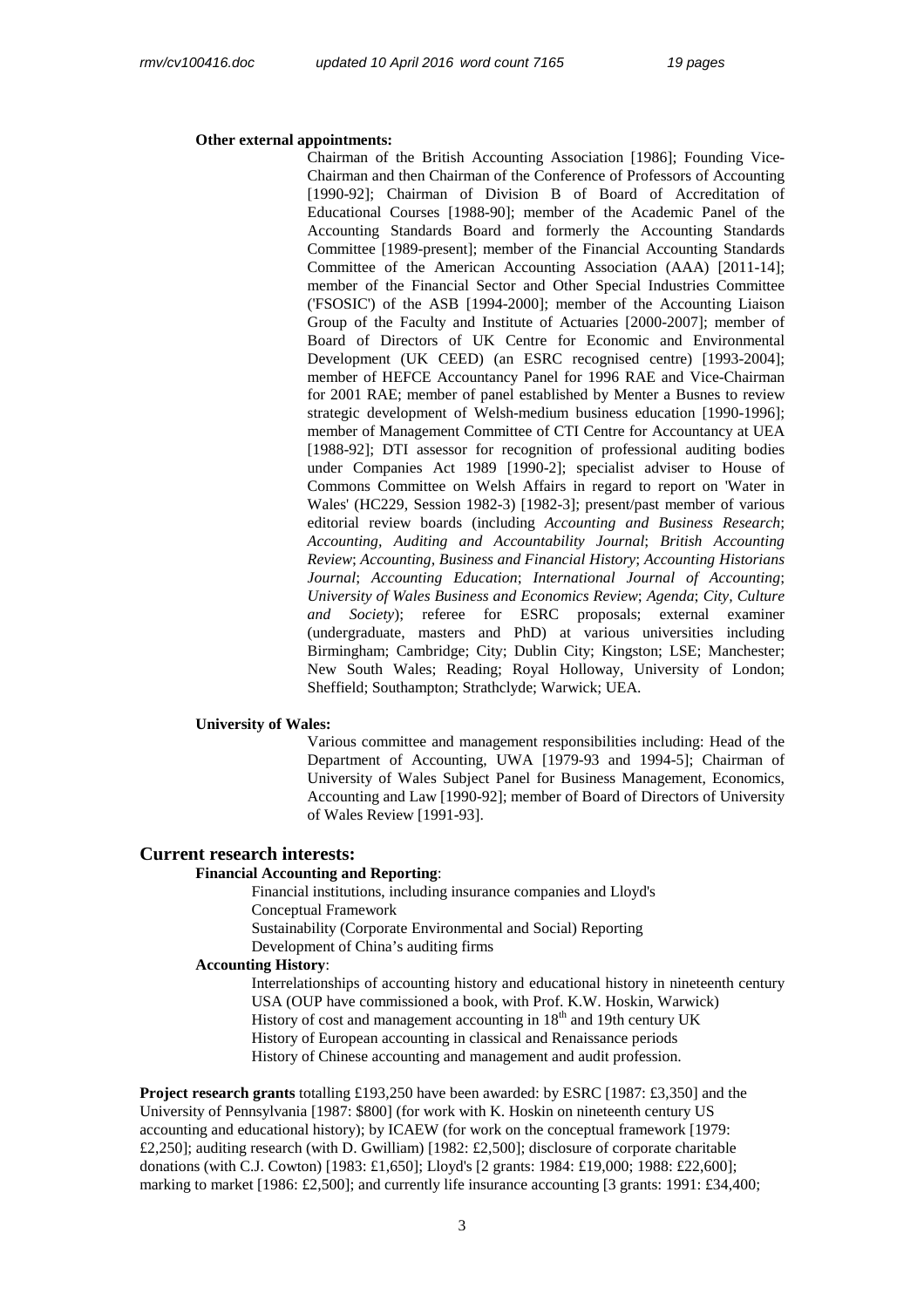1994: £32,500; 2001: £60,000]; and by the Aberystwyth Research Fund (for work on EU harmonization of insurance accounting [1993: £3,000] and on discounting in non-life insurance [1993: £10,000]).

# **Current teaching responsibilities**:

| At LSE:                                                                     |
|-----------------------------------------------------------------------------|
| Financial Accounting and Reporting (undergraduate)                          |
| Introductory Financial Management (undergraduate)                           |
| Introduction to Insurance Company and Pension Fund Accounts (undergraduate) |
| Aspects of Law & Accounting (postgraduate)                                  |
| Supervision of Masters' dissertations                                       |
|                                                                             |

## **Work published**

( $* =$  in refereed academic journal [19];  $++ =$  refereed (+ or in refereed) book [9+5 = 14]):

| 1972:        | Contributed research assistance to the Survey of Published Accounts - 1971-<br>72 published by the General Educational Trust of the ICAEW.                                                                                                                                        |
|--------------|-----------------------------------------------------------------------------------------------------------------------------------------------------------------------------------------------------------------------------------------------------------------------------------|
| 1976:        | (with M. Churchill) 'The John Lewis Idea - Can It Really Work for Others?',<br>Accountancy, Vol. 87, No. 997 (September 1976), pp. 62-6.                                                                                                                                          |
| 1977:        | 'Inflation Accounting and the Accounts of Insurance Companies', a series of<br>four articles in The Post Magazine & Insurance Monitor, Vol cxxxvii, Nos.<br>35-38 (September 1977), pp.2097-101, 2173-8, 2225-6, 2291-5.                                                          |
|              | 'Reflections from the Other Side', <i>Platform</i> (the quarterly journal of Peat,<br>Marwick, Mitchell & Co., U.K. firm), No. 19 (Autumn 1977), p.9.                                                                                                                             |
| <b>1980:</b> | Quaere Verum Vel Recte Numerare, Inaugural Lecture 16 May 1979, The<br>University College of Wales, Aberystwyth [reprinted in Macve, 1997,<br>Garland].                                                                                                                           |
| 1981:        | ++A Conceptual Framework for Financial Accounting and Reporting: the<br>possibilities for an agreed structure. A report prepared at the request of the<br>Accounting Standards Committee (London: ICAEW, 1981: ISBN 0-85291-<br>3117), 275pp [reprinted in Macve, 1997, Garland]. |
| 1982:        | (with D.R. Gwilliam) The View from the Top on Today's Auditing<br>Evolution', Accountancy, November 1982, pp.116-9.                                                                                                                                                               |
| 1983:        | 'Jock's codicil creates problems at South Fork', Accountancy Age (June 30,<br>1983, p. 19); 'Dallas contest needs a few rules' (ibid., July 7, p. 26); 'No<br>accounting for the plot of Dallas' (ibid., July 21,p.20) [reprinted in Macve,<br>1997, Garland].                    |
| 1984:        | 'Accounting for Long Term Loans', in Carsberg, B.V. and Dev, S.F.D.<br>(eds.), External Financial Reporting (London: Prentice-Hall, 1984), pp.90-<br>108.                                                                                                                         |
|              | (with D.R. Gwilliam) 'Auditing research: time to go back to University?',<br>Accountancy, December 1984, pp.88-9.                                                                                                                                                                 |
| 1985:        | 'Some glosses on "Greek and Roman Accounting"', Atti: Quarto Congresso<br>Internazionale di Storia della Ragioneria (Pisa, 23-27 Agosto, 1984), pp.<br>409-31.                                                                                                                    |
|              | *'Some glosses on "Greek and Roman Accounting"', History of Political<br>Thought, 6, 1,2, 1985, pp. 233-64 [reprinted in various collections].                                                                                                                                    |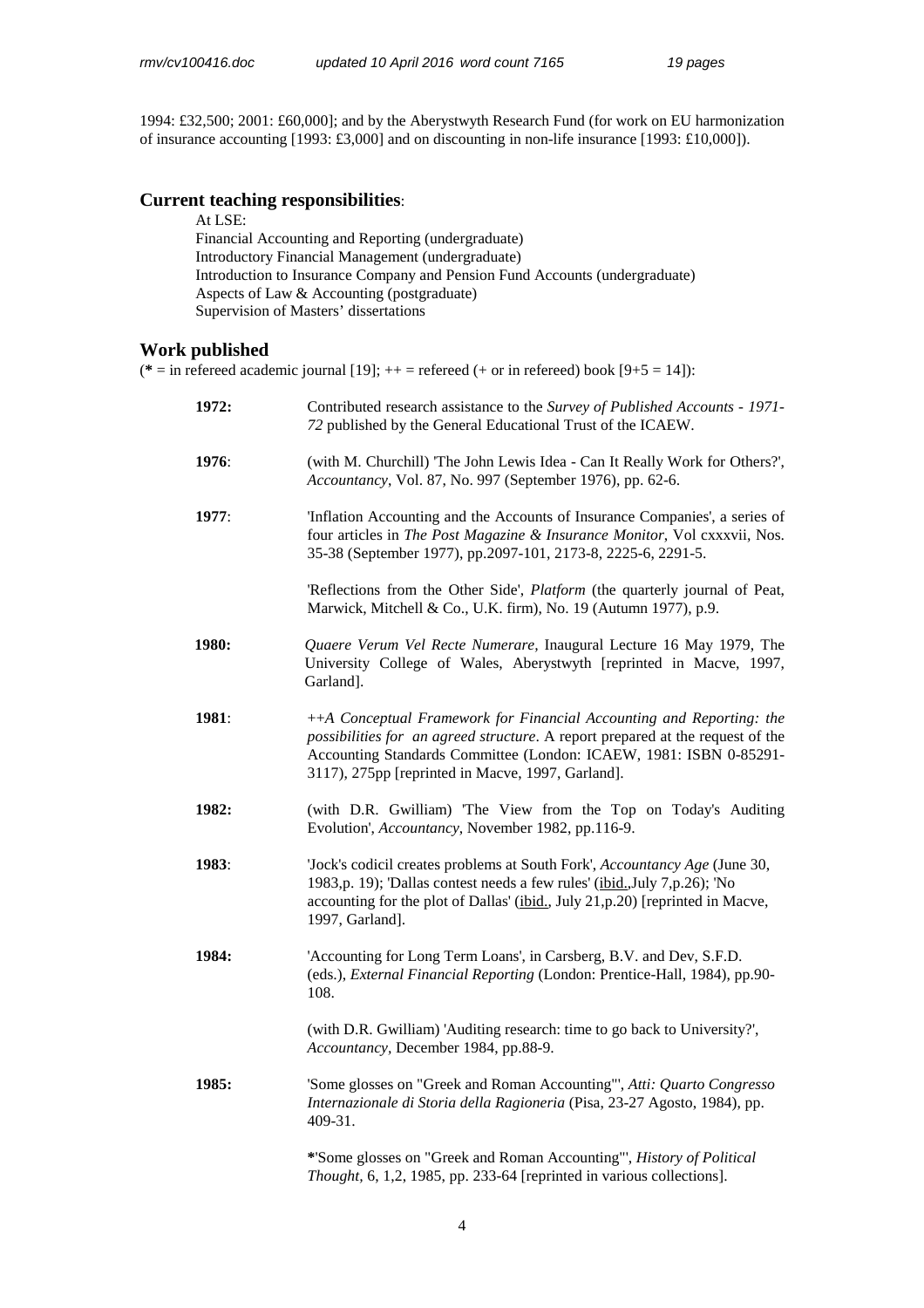**1986: \***(with K.W. Hoskin) 'Accounting and the Examination: A Genealogy of Disciplinary Power', *Accounting, Organizations and Society,* 11, 2, 1986, pp.105-136 [reprinted in various collections]. *++A Survey of Lloyd's Syndicate Accounts: Financial Reporting at Lloyd's in 1985* (London: Prentice-Hall / ICAEW, 1986: ISBN 0-13-878273-3), xxv  $+ 269$ pp. (with S.I. Demirag) 'A "True and Fair View" and the Treatment of Longterm Contract Work in Progress', *The Accountant's Magazine*, June 1986, pp. 19-22. (with S.I. Demirag) 'Long-term Contract Work in Progress: Can We Resolve the Conflict?', *The Accountant's Magazine,* July 1986, pp.55-56. **l988: \***(with K. W. Hoskin) 'The Genesis of Accountability: the West Point Connections', *Accounting, Organizations and Society,* 13, 1, 1988, pp.37-73 [reprinted in various collections]. (with A.J. Colquhoun) 'Reaping the Long-Term Rewards of Investing in Education', *Accountancy Age*, 29 May 1988, pp.17-18. (with K. W. Hoskin) 'The Genesis of Managerialism and Accountability: Springfield, Tyler and West Point', in A.T. Craswell (ed.), *Collected Papers of the Fifth World Congress of Accounting Historians*, No.207, University of Sydney, 1988 **l989:** 'Solomons' Guidelines: Where Do They Lead?', *Accountancy*, March 1989, pp.20-21 [reprinted in Macve, 1997, Garland]. 'Questioning the Wisdom of Solomons', *Accountancy*, April 1989, pp.26-27 [reprinted in Macve, 1997, Garland]. (with D. R. Gwilliam) 'The Future of the Audit: UK and US Auditing Research', in *Auditing and the Future: Proceedings of an Auditing Research Conference* (London/Edinburgh: ICAEW/ICAS, 1989), pp.11-57. 'The Crisis in the Classroom: A Profession at Risk', *The Accountant*, September 1989, pp.8-10. **1990**: **\***(with Ezzamel, M. and Hoskin, K.W.) 'Managing It All by Numbers: A Review of Johnson & Kaplan's "Relevance Lost"', *Accounting and Business Research,* **20**, no.78, 1990, pp.153-166 [reprinted in various collections]. (with Hoskin, K.W.) 'Understanding Modern Management', *University of Wales Business and Economics Review*, No.5, 1990, pp.17-22. (with Hoskin, K.W.) 'Accounting and the Examination: A Geneaology of Disciplinary Power' reprinted in T.A. Lee (ed.), *The Closure of the Accounting Profession,* Vol. 2. Garland: 1990. Book review of J. Franks and C. Mayer, *Risk, Regulation and Investor Protection* (Oxford, 1989) for *Accounting and Business Research***,** 81, Winter 1990, pp. 103-4. **1991**: (with Fuller-Love, N.) *Welsh Medium Business and Management Education at 18+: a Report*, January 1991, 60pp. (Research commissioned by the Menter a Busnes Agency).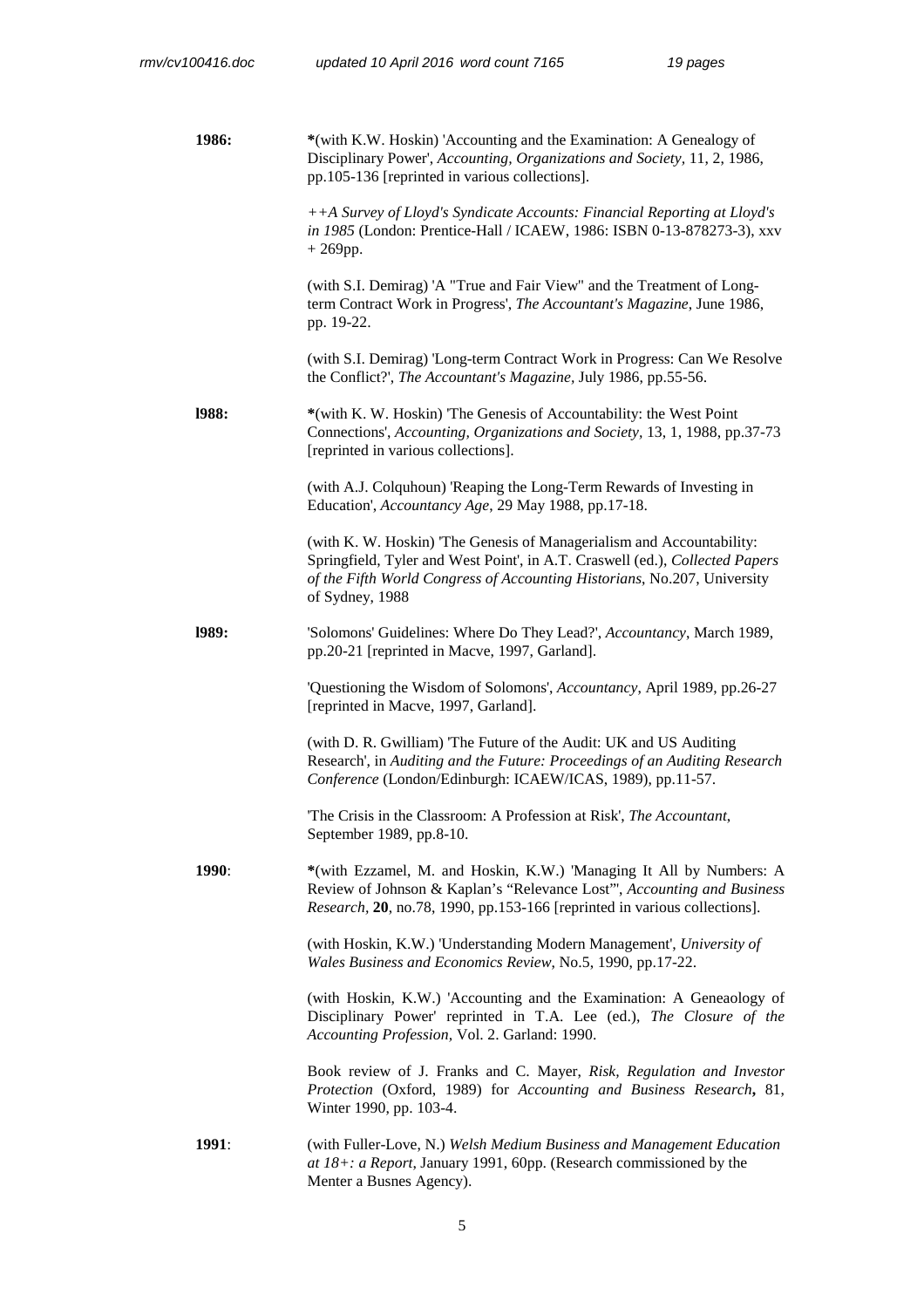'Investments: Conceptual Clarity vs Legal Muddle', *Accountancy***,** March 1991, pp 84-85.

++(with J. Jackson) *Marking to Market: Accounting for Marketable Securities in the Financial Services Industry* (ICAEW, 1991: ISBN 1- 85355-169-4), 155pp.

+(with G. Harte) 'The Vehicle and General Insurance Company' in P. Taylor and S. Turley (eds), *Case Studies in Financial Reporting,* Philip Allan: 1991, pp. 346-360 [*a teaching guide is available from the authors*].

(with K. Hoskin) 'Boxing Clever', *Proceedings of the Third Conference on Interdisciplinary Perspectives in Accounting*, Manchester, July 1991.

Written discussion of Tinker, T. *et al.*, 'The Illusion of Accounting Technique: Abrogation of Employee Pension Claims', *Proceedings of the Third International Interdisciplinary Perspectives on Accounting Conference, University of Manchester, July 1991.*

**1992:** (with C. Frost and D. Butler) 'Environmental Reporting' in *Financial Reporting 1991/92: A Survey of UK Reporting Practice,* ICAEW 1992, pp. 53-76.

> (with J. Horton) 'The Development of Accounting Regulation in the UK: The History of Life Assurance 1583-1991', Working paper in Accounting and Finance 29/1: Department of Accounting, University of Wales, Aberystwyth: 1992, 25pp.

> 'The Plight of Accounting Education in Australia: A Sense of *deja vu*', *Accounting Education,* 1(2), 1992, pp. 129-132.

> ++(ed. with A. Carey) *Business, Accountancy and the Environment: A Policy and Research Agenda* (ICAEW, 1992: ISBN 1-85355-288-7), 129pp.

> ++(with J. Arnold, D. Egginton, L. Kirkham and K. Peasnell) *Goodwill and Other Intangibles* (Research Board ICAEW, 1992: ISBN 1-85355-289-5), 93pp.

> (with D. Gwilliam and K. Hoskin) 'Financial Control in the Financial Services Industry: The Case of Lloyd's of London', in *Perspectives on Financial Control* (eds. M. Ezzamel and D. Heathfield), Chapman & Hall: 1992, pp. 203-228.

> (with D. Butler and C. Frost) 'Environmental Reporting', in *Student Financial Reporting 1991-2: A Guide to UK Reporting Practice for Accountancy Students* (eds. L.C.L. Skerratt and D.J. Tonkin), ICAEW: 1992, pp. 59-82.

> (with J. Horton) 'The Development of Accounting Regulation in the UK: The History of Life Assurance, 1583-1991', in *Collected Papers of the Sixth World Congress of Accounting Historians* (ed. Atsuo Tsuji), Accounting History Association, Japan: 1992, pp. 81-117.

> (with K. Hoskin and D. Gwilliam) 'Towards a Foucauldian History of Financial Accounting Regulation: The Case of Lloyd's of London', in: *Collected Papers of the Sixth World Congress of Accounting Historians* (ed. Atsuo Tsuji), Accounting History Association, Japan: 1992, pp. 903-935.

> > 6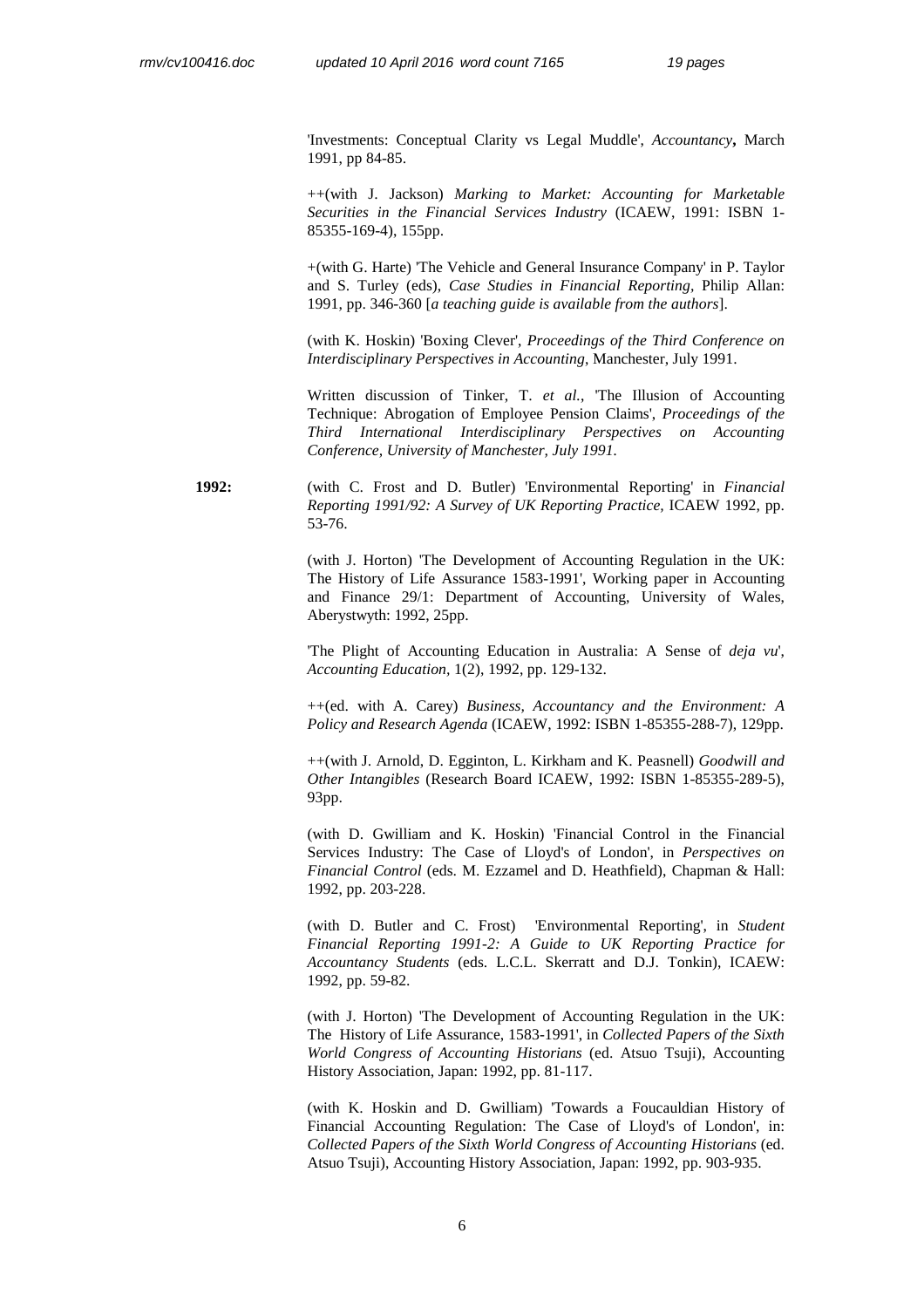+(with Liu, Z-Y) 'Some Comments and Suggestions on the Development of the Chinese Audit Sectors', in Zhu Xiao Ping and Chen Yamin (eds.), *International Accounting Comparisons and Development*, South Western University of Finance and Economics Press, Chengdu, PRC, 1992, pp.341-8.

**1993**: Book review of D. Rathbone, *Economic Rationalism and Rural Society in Third Century A.D. Egypt* (Cambridge 1991) for *Accounting and Business Research*, 90, Spring 1993, pp. 184-5.

> (with D. Gwilliam) Book review of D Chopping *Applying GAAP 92/93*  (Accountancy Books, 1992) and M. Davies, R. Paterson and A. Wilson *UK GAAP* for *Accountancy*, April, 1993, p. 86.

++(with D. Gwilliam) *A Survey of Lloyd's Syndicate Accounts: Issues in Financial Reporting at Lloyd's* (ICAEW/Prentice Hall  $(2^{nd}$ . edn.) 1993: ISBN 0-13-8780420), pp. xlvi + 396.

(with Liu, Z-Y) 'A Proposal for Forming a Unified Chinese Public Accountancy Profession: An Academic Perspective', in Chang Xun, Chan A.M.Y. and Liu Feng (eds), *Proceedings of the International Symposium on Current Accounting and Auditing Issues in China*, Xiamen University, 7-8 June, 1993, pp. 115-127.

+(with K. Hoskin) 'Accounting as Discipline: The Overlooked Supplement', in E. Messer-Davidow, D.R. Shumway, and D.J.Sylvan (eds). *Knowledges: Historical and Critical Studies in Disciplinarity* (University Press of Virginia, 1993), pp. 25-53.

(with Ezzamel, M. and Hoskin, K.): 'La Gestion Por Medio De Los Numeros: Una Revison De 'Auge Y Caida De La Contabilidad De Costes', De Johnson & Kaplan' (translated from *Accounting and Business Research*  (1990) pp. 153-166), in Salvador Carmona Moreno (ed), *Cambio Tecnologico Y Contabilidad De Gestion*, Instituto De Contabilidad Y Auditoria De Cuentas, Ministerio De Economia Y Hacienda: Madrid, 1993, pp. 375-408.

(with J. Horton and K. Hoskin) 'Changing Accounting Principles for UK Life Insurance Companies, the Role of Accounting Research', Working Paper in Accounting and Finance, Department of Accounting & Finance, University of Wales, Aberystwyth, 1993, 31pp.

**1994 +**(with K. Hoskin) 'Writing, Examining, Disciplining: The Genesis of Accounting's Modern Power' in A. Hopwood and P. Miller (eds.). *Accounting as Social and Institutional Practice* (Cambridge University Press, 1994), pp. 67-97 [translated into Japanese by Prof. Hiroshi Okano, Osaka City University, 2004].

> Book review of D. Schmandt-Besserat *Before Writing: From Counting to Cuneiform* Vol I, (University of Texas, Austin), for *Accounting and Business Research,* 92 (Autumn 1993), pp.526-7.

> 'Some Glosses on "Greek and Roman Accounting"', reprinted in B.S. Yamey and R.H. Parker (eds.), *Accounting History: Some British Contributions*  (Oxford University Press, 1994) pp. 57-87.

> \*(with K. Hoskin) 'Reappraising the Genesis of Managerialism: A Re-Examination of the Role of Accounting at the Springfield Armory, 1815-45', *Accounting, Auditing and Accountability Journal,* 7,2,1994, pp. 4-29*.*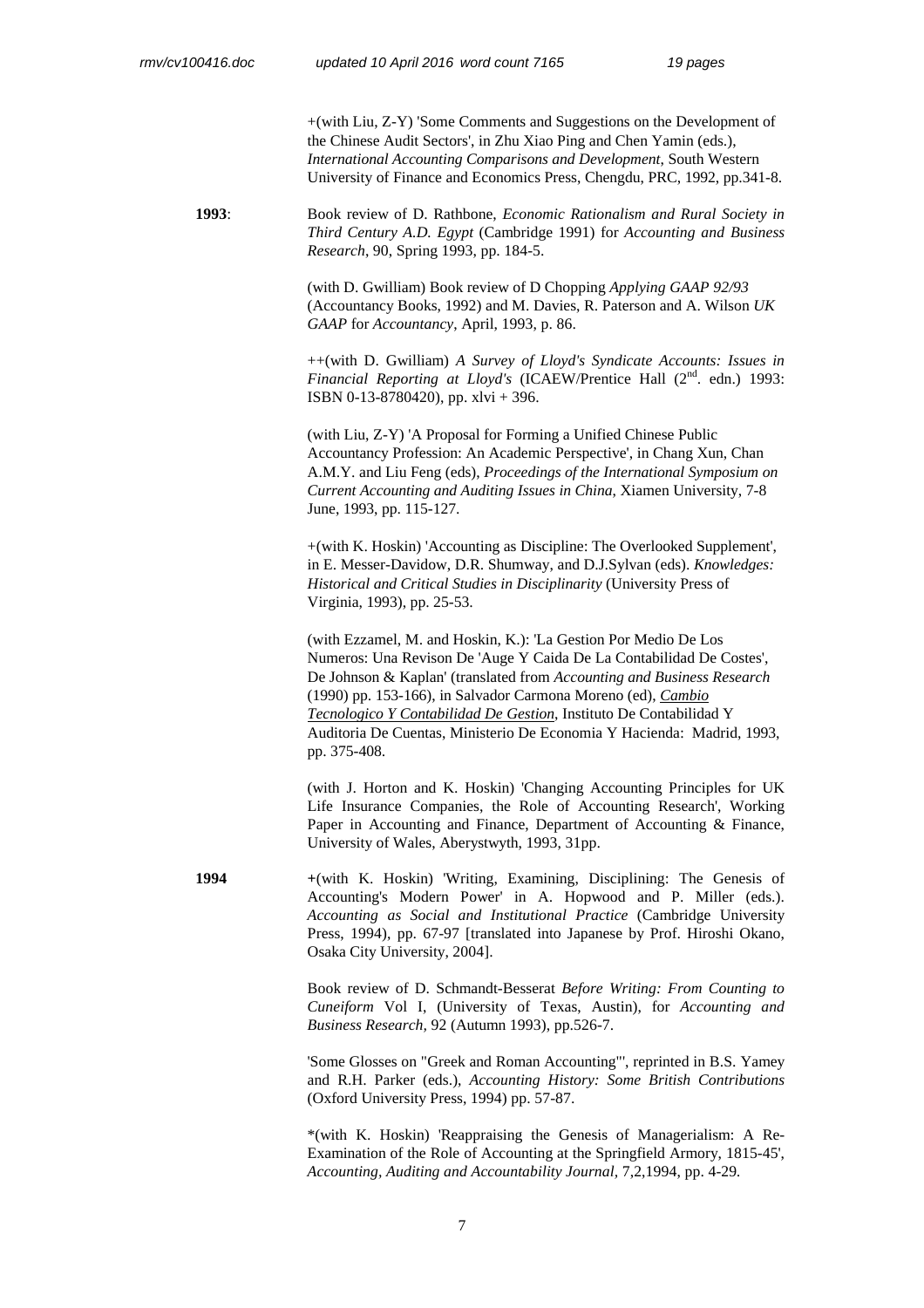(with J. Horton) *Accounting for Life Insurance: A Discussion Paper*, ICAEW Research Board, March 1994, 217 pp.

\*(with J. Horton) 'The Development of Life Assurance Accounting and Regulation in the UK: Reflections on Recent Proposals for Accounting Change', *Accounting, Business and Financial History*, Vol 4, No.2, 1994, pp 295-320.

Discussion of C.D. O'Brien, 'Profit, Capital and Value in a Proprietary Life Assurance Company', *Journal of the Institute of Actuaries*, 121, II (1994), pp.352-3.

**1995 ++**(with J. Horton) *Accounting Principles for Life Insurance: A True and Fair View?* (Research Board, ICAEW, 1995: ISBN 1-85355-534-7), xxx + 281pp.

> \*(with Liu, Z-Y) 'A Proposal to Form a Unified Chinese Public Accountancy Profession: An Academic Perspective', *International Journal of Accounting*  (1995) 30: pp. 48-61.

> \*(with R. Fleischman and K. Hoskin) 'The Boulton & Watt Case: The Crux of Alternative Approaches to Accounting History?', *Accounting and Business Research*, 25/99 (Summer 1995), pp.162-176.

> (with J. Horton) 'Accounting and Actuarial Concepts in the 19th Century Development of Life Insurance Accounting and Regulation in the UK', *Proceedings of the Special World Conference to celebrate Fra' Luca Pacioli* (Venice, Centro Zitelle, 9-12 April 1994), IPSOA Editore s.r.l., 1995, pp. 323-334.

**1996 +**'Pacioli's Legacy' in T.A. Lee, A.C. Bishop, and R.H. Parker (eds.), *Accounting History from the Renaissance to the Present: A Remembrance of Luca Pacioli* (New York: Garland, 1996), pp.3-30 (ISBN: 0-8153-2271-2).

> (with J. Horton) 'The "Amortized Cost" Basis for Fixed-Interest Investments: A Note on Economic, Actuarial and Accounting Concepts of Value and Income', in I. Lapsley (ed.) *Essays in Accounting Thought: A Tribute to W.T. Baxter* (Edinburgh: ICAS, 1996), pp.127-155. (ISBN: 1- 871-250439)

> \*(with K. Hoskin) 'The Lawrence Manufacturing Co.: A Note on Early Cost Accounting in US Textile Mills', *Accounting, Business & Financial History*, **6:3** (December, 1996), pp. 337-61.

**1997** 'Accounting for Environmental Cost' in D. Richards (ed.) *The Industrial Green Game: Implications for Environmental Design and Management* (Washington D.C: National Academy Press, 1997), pp.185-199 (ISBN: 0- 85404-434-5). [*A version in Welsh is available from the author and on my LSE website; Y mae fersiwn Cymraeg ar gael oddi wrth yr awdur ac ar y we.]*

> *A Conceptual Framework for Financial Accounting and Reporting: Vision Tool or Threat?* (New York: Garland, 1997), ISBN 0-8153-3035-9, xxxii + 248pp.

> ++(with J. Horton) *UK Life Insurance: Accounting for Business Performance* (London: FT Finance, 1997), ISBN 1-85334-886-4, x + 208pp.

> > 8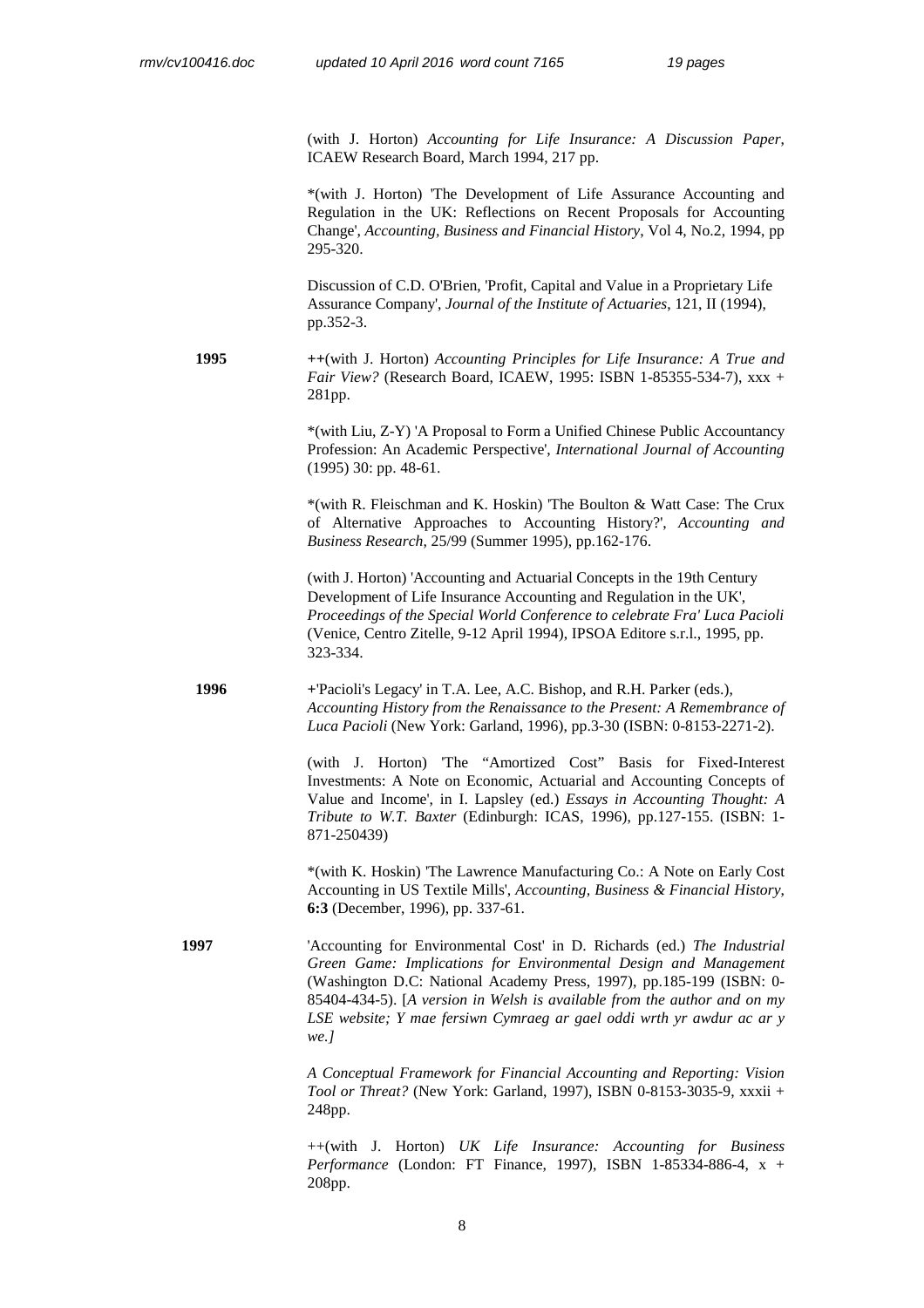(with Ezzamel, M. and Hoskin, K.W.) 'Managing It All by Numbers: A Review of Johnson & Kaplan's "Relevance Lost"' (reprinted from *Accounting and Business Research* (1990) pp. 153-166), in Richard M.S. Wilson (ed.), *Management Accounting Volume I: Planning* (Aldershot: Ashgate/Dartmouth International Library of Management, 1997), pp. 351- 364.

Discussant's Commentary on: 'International Accounting Firms Versus Indigenous Auditors: Intra-professional Conflict in the Greek Auditing Profession 1990-1996', by Constantinos V. Caramanis, *Proceedings of Fifth Interdisciplinary Perspectives on Accounting Conference*, Manchester, 7-9 July 1997.

**1998 \*(**with J. Horton) 'Planned Changes in Accounting Principles for UK Life Insurance Companies: A Preliminary Investigation of Stock Market Impact', *Journal of Business Finance and Accounting*, Vol. 25/1&2, Jan/March 1998, pp. 69-101.

> Book review for the *International Journal of Accounting*, Vol.33, No.3, 1998, pp.396-9 of: *The Development of Accounting in an International Context: a Festschrift in honour of R.H. Parker*, edited by T.E. Cooke and C.W.Nobes, Routledge International Studies in Business History, London and New York, 1997, xii + 261pp. (ISBN: 0-415-15528-2).

**1999** 'Machines and Men: Accounting Practices and Discourses in the British Industrial Revolution', *Proceedings of the International Workshop on Accounting History: Evolution and Perspective of Accounting in Different Countries, Taormina, Sicily, September 28th-29th, 1998* 

> 'One Step Forward, Two Steps Back: IAS39', *Accountancy*, May 1999, p.89.

Commentary on O'Keeffe, P.J.L. & Sharp, A.C., 'International Measures of Profit for Life Assurance Companies', *The British Actuarial Journal*, Vol.5, Pt.II, No.22 (June 1999) pp.354-6.

\*'*Capital* and Financial Accounting: A Commentary on Bryer's "A Marxist Critique of the FASB'S Conceptual Framework" ', *Critical Perspectives on Accounting*, (Vol.11, No.5, October 1999), pp.591-613.

(with Wild, K.), 'Actuaries vs. Accountants', *Accountancy*, December, pp.78-80.

**2000 \***(with Hoskin, K.) 'Knowing More as Knowing Less? Alternative Histories of Cost and Management Accounting in the USA and the UK', *The Accounting Historians Journal*, Vol. 27, No. 1 (June), pp.91-171.

> Commentary on Forfar, D.O. and Masters, N.B. (1999), 'Developing an International Accounting Standard for Life Insurance Business', presented to the Faculty of Actuaries, Edinburgh, 15th March 1999, *British Actuarial Journal*, 2000, Vol. 6\$.

> \*(with Horton, J.) ' "Fair value" for financial instruments: how erasing theory is leading to unworkable global accounting standards for performance reporting', *Australian Accounting Review* (July 2000), pp.26-39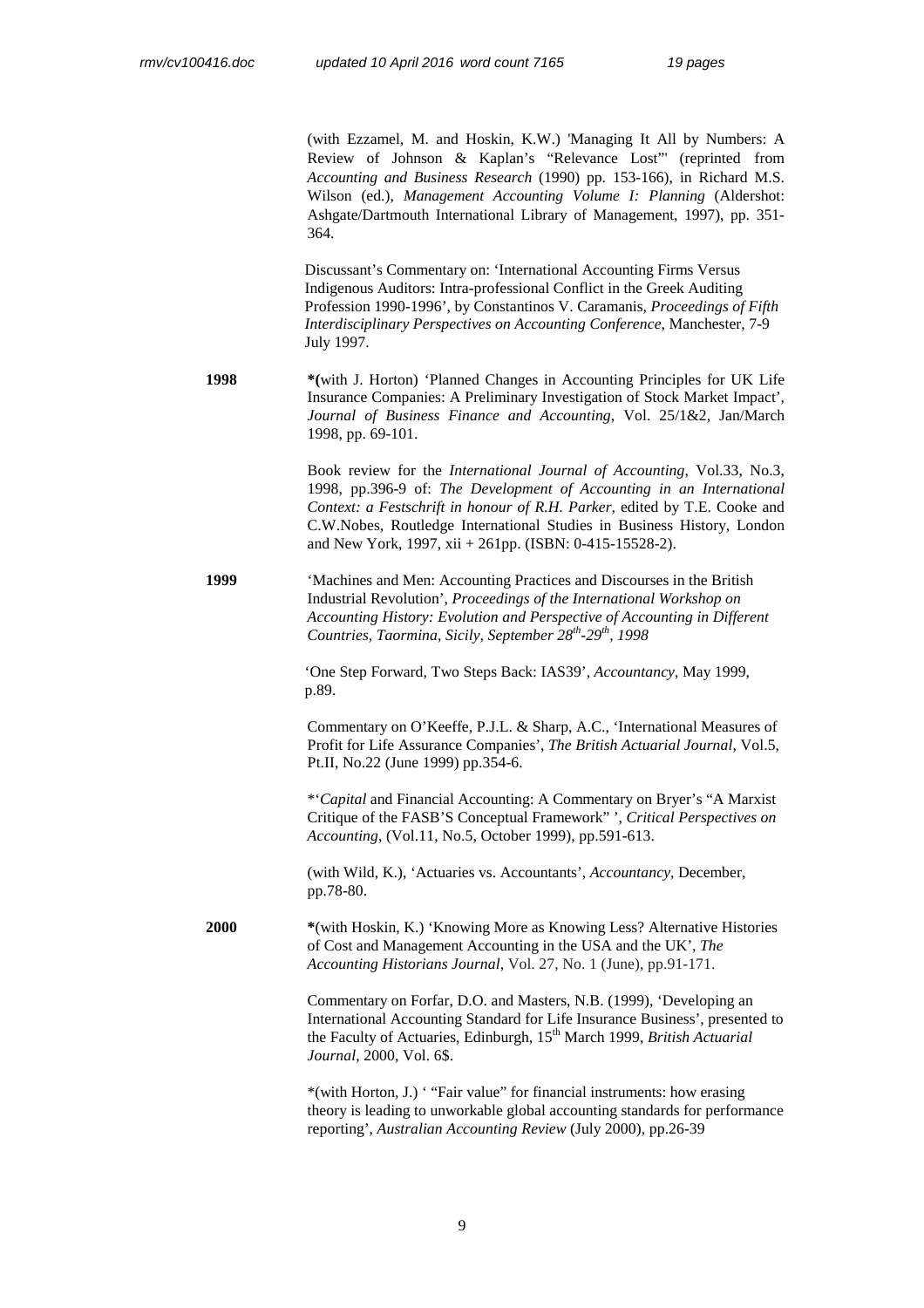\*(with Gwilliam, D. and Meeks, G. 'Principals and agents in crisis: reforms of accounting and audit at Lloyd's, 1982-86', *Accounting History*, 5 (2). pp. 61-92. ISSN 1032-3732

**2001** (with S. Fearnley) 'Global Problems', *Accountancy*\$

**2002 \*(**with Fleischman, R.K.), 'Coals from Newcastle: Alternative Histories of Cost and Management Accounting in Northeast Coal Mining during the British Industrial Revolution', *Accounting and Business Research*, 32(3): 133-152.

> \*'Insights to be gained from the study of ancient accounting history: some reflections on the new edition of Finley's *The Ancient Economy*', *European Accounting Review* 11, 2: 453-471.

Discussion comments on C.J. Hairs et al., 'Fair Valuation of Liabilities', *British Actuarial Journal*, 2002, Vol. 8, Part II, 325. (ISSN: 1357-3217)

**2003** *[six months sick-leave]*

**2004** (with Horton, J. and Struyven, G.), 'Qualitative Research: Experiences in Using Semi-Structured Interviews', in Humphrey, C and Lee, W., *The Real Life Guide to Qualitative Accounting Research*, Elsevier, 2004, pp.339-57.

**2005 \***(with Gwilliam, D. and Meeks, G.) 'The costs and benefits of increased accounting regulation: a case study of Lloyd's of London', *Accounting and Business Research*, 35 (2). pp. 129-146. ISSN 0001-4788

> Discussion comments on O'Keefe, P.J.L., Desai, A.J., Foroughi, K., Hibbett, G.J., Maxwell, A.F., Sharp, A.C., Taverner, N.H., Ward, M.B., & Willis, F.J.P., 'Current Developments in Embedded Value Reporting', *British Actuarial Journal*, Vol.11, No.3, p.492.

**2006 (**with Hoskin, K. and Stone, J) 'Accounting and Strategy: towards understanding the historical genesis of modern business and military strategy', in Bhimani, A. (ed.) *Contemporary Management Accounting*  (Oxford University Press: 2006).

> Discussant's comments on: 'Auditors as modern *pharmakoi*: On the auditing legitimacy paradox and the production of economic order', by Henri Guénin-Paracini & Yves Gendron, *Proceedings of Interdisciplinary Perspectives on Accounting Conference*, Cardiff, 10-12 July 2006.

> Discussion comments on Exley, C.J. and Smith, A.D., 'The Cost of Capital For Financial Firms', *British Actuarial Journal*, Volume 12, Part 1, Number 54, pp. 294-295.

> (with M. Bromwich and D. Ranger) 'Will Baxter: 100 Years Young', *British Accounting Review,* Vol.38, No.2, pp.221-3.

> (with M. Ezzamel /K. Hoskin / R. Fleischman): Reprints of three history articles in R.K. Fleischman (ed) *Accounting History* (3 vols.), Sage [1- 4129-1870-7] \$

**2007 ++**(with Horton, J. and G. Serafeim), *An Experiment in 'Fair Value' Accounting? The State of the Art in Research and Thought Leadership on*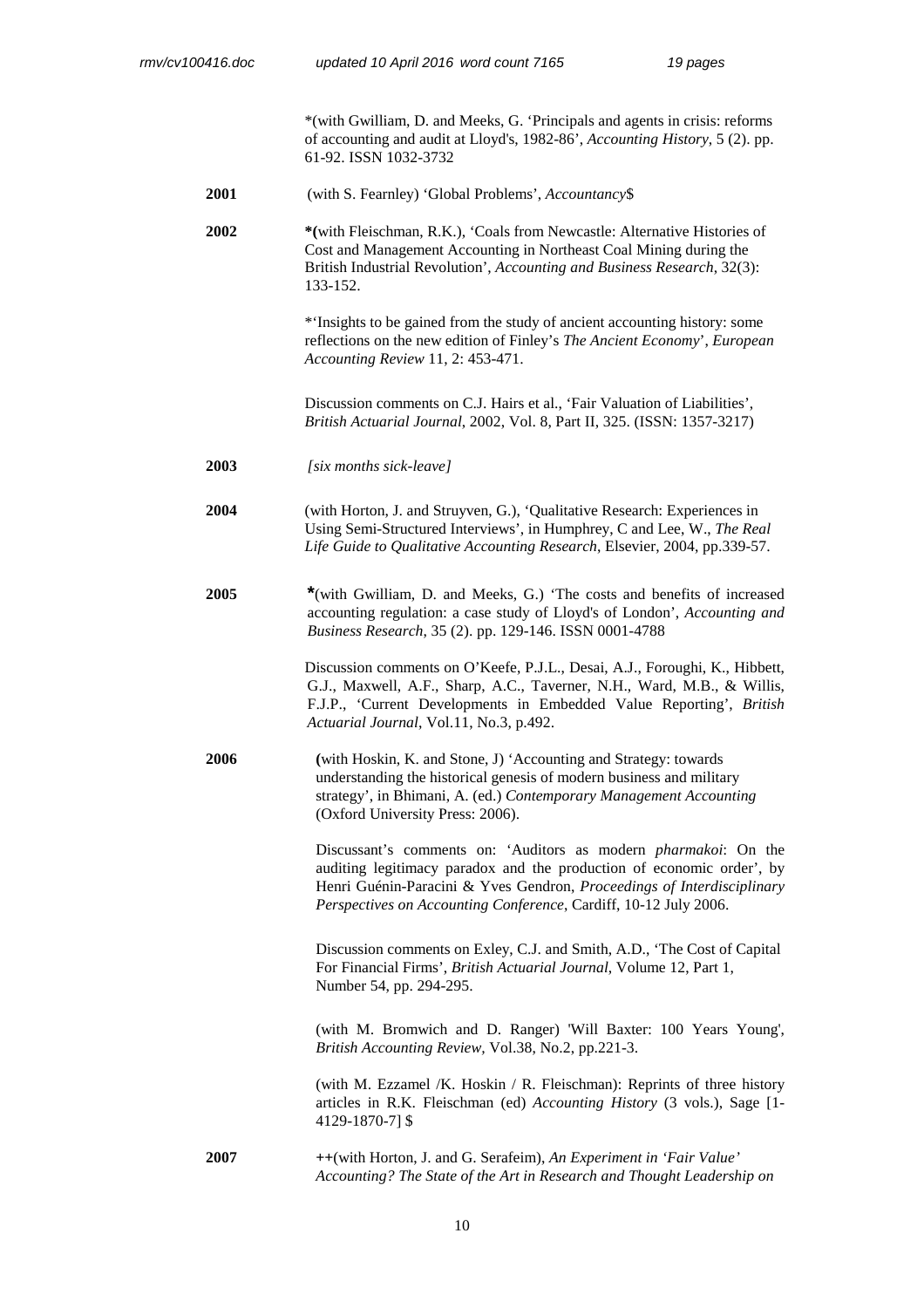$\overline{a}$ 

*Accounting for Life Assurance in the UK and Continental Europe*  (London: Centre for Business Performance, ICAEW).

\*Concluding comments in Weetman, P. (ed.), 'Comments on deprival value and standard setting in measurement: From a symposium to celebrate the work of Professor William T. Baxter', *Accounting and Business Research* 37 (3), 233-242 \$

**2008** Book review of Rosenfield, P., *Contemporary Issues in Financial Reporting: A User-Oriented Approach* (London, U.K.: Routledge, 2006, ISBN 0-415-70206-2), in *The Accounting Review* (January), pp.260-262.

> (with M. Bromwich and S. Sunder) 'The Conceptual Framework: Revisiting the Basics. A comment on Hicks and the concept of "income" in the conceptual framework', summarised and discussed in Jones, M.J. and Slack, R. (2008), *The Future of Financial Reporting 2008: Measurement and Stakeholders*, London: ACCA.

**2010** Macve, R. (2010). 'The case for deprival value'. In 'Wanted: foundations of accounting measurement', EAA Symposium, Tampere 2009. *Abacus*, 46(1): 111-119.

> Macve, R. (2010). 'Conceptual frameworks of accounting: some brief reflections on theory and practice'. *Accounting and Business Research*, Vol.40. No.3: 303-308.

Bromwich, M., Macve, R. and Sunder, S. (2010). 'Hicksian income in the conceptual framework'. *Abacus*, Vol. 46, No. 3: 348-376.<sup>1</sup>

Macve, R. and Chen, X. (2010). 'The "Equator Principles": a success for voluntary codes?'. *Accounting, Auditing & Accountability Journal*, Vol. 23, Iss. 7: 890-919.

**2011** Macve, R. (2011). Discussion comments on Madrigal, A.M. *et al*. 'What longevity predictors should be allowed when valuing pension scheme liabilities?' (paper presented to the Institute of Actuaries sessional research meeting, London: 28 January 2009), *British Actuarial Journal*, Volume 16, Part 1, p.51.

> Macve, R (2011). Discussion comments on 'Developing a Framework for the use of Discount Rates in Actuarial work' (paper presented to the Institute and Faculty of Actuaries sessional research meeting, London: 31 January 2011), *British Actuarial Journal*, Volume \*\*, Part \*, Number \*\*, pp. \*\*\*-\*\*\* (forthcoming).

Macve, R (2011). Discussion comments on 'Entity-wide Risk Management for Pension Funds' (paper presented to the Institute and Faculty of Actuaries sessional research meeting, London: 28 February 2011), *British Actuarial Journal*, Volume \*\*, Part \*, Number \*\*, pp. \*\*\*-\*\*\* (forthcoming).

http://papers.ssrn.com/sol3/topten/topTenResults.cfm?groupingId=1346611&netorjrnl=jrnl

<sup>&</sup>lt;sup>1</sup> This paper is extensively cited in Bezold, A. (2009), *The Subject Matter of Financial Reporting: The Conflict between Cash Conversion Cycles and Fair Value in the Measurement of Income*, Centre for Excellence in Accounting and Security Analysis, New York, NY: Columbia Business School (June): http://www4.gsb.columbia.edu/ceasa/research/papers/occasional\_papers . In June 2010 it reached the SSRN 'Top Ten All Time Hits' in its category, as well as being top in the last two months, with over 100 downloads: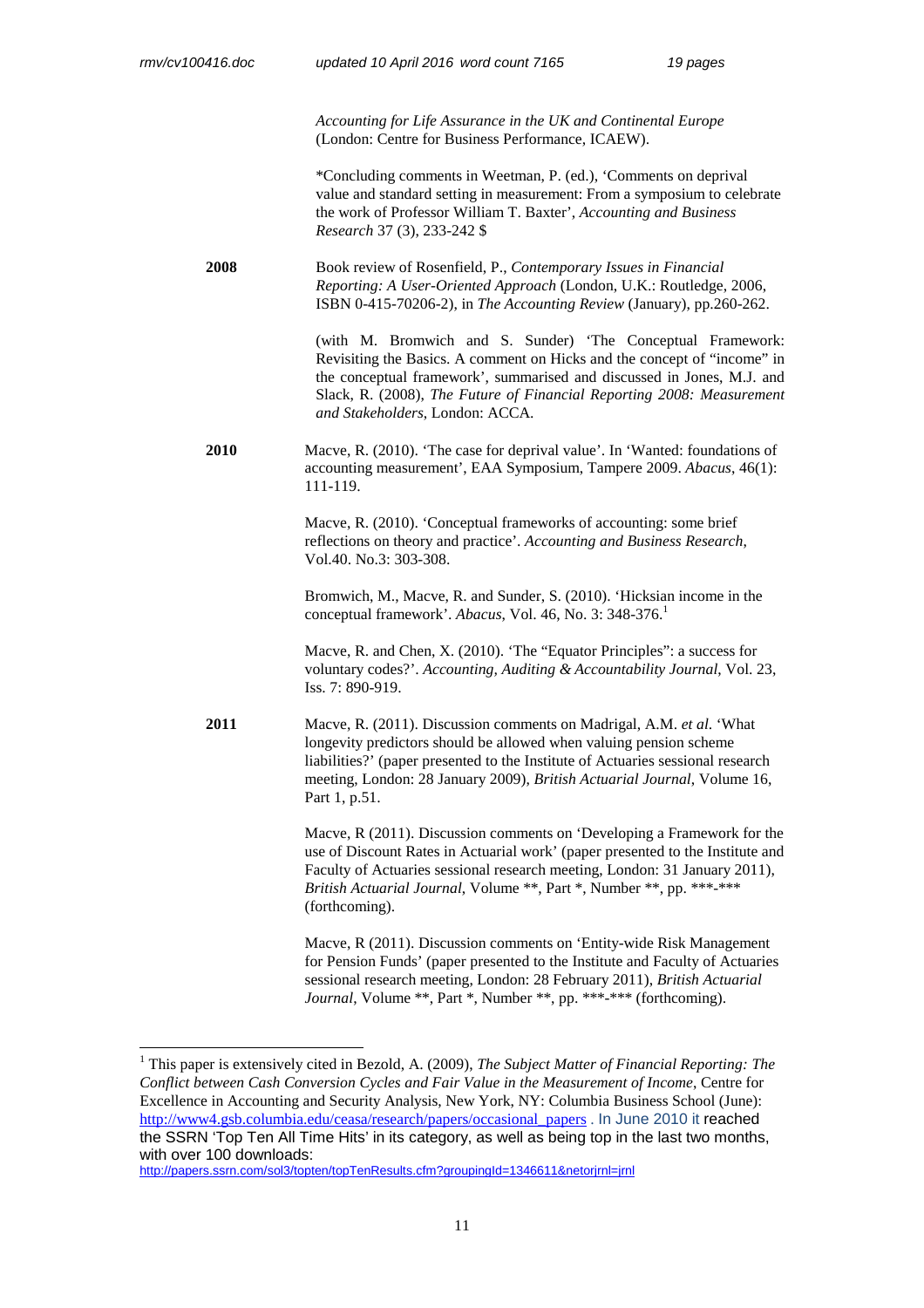Macve, R (2011). Opener's discussion comments on Foroughi, K. (chairman*) et al.* (IFRS working party): 'Insurance Accounting: A New Era?' (paper presented to the Institute and Faculty of Actuaries sessional research meeting, London: 11 April 2011), *British Actuarial Journal*, Volume \*\*, Part \*, Number \*\*, pp. \*\*\*-\*\*\* and further comments at p. (forthcoming)

Horton, J., Macve, R.H. and Serafeim, G., '"Deprival value" vs "fair value" measurement for contract liabilities: how to resolve the "revenue recognition" conundrum?'. *Accounting & Business Research*, Vol. 41 (December 2011) Issue 5, p491-514.

- **2012** Ming, Qing and the beautiful art of balancing books', *China Daily* (online European edition, Friday 16 March: http://europe.chinadaily.com.cn/epaper/2012-03/16/content\_14850560.htm )
- **2014** 'Trading Places': a UK (and IFRS) comment. *Accounting, Economics and Law—A Convivium.* 4(1): 27–40.

Yuri Biondi, Eiko Tsujiyama, Jonathan Glover, Nicole T. Jenkins, Bjorn Jorgensen, John Lacey & Richard Macve., 'Old Hens Make the Best Soup': Accounting for the Earning Process and the IASB/FASB Attempts to Reform Revenue Recognition Accounting Standards. *Accounting in Europe, Volume 11, Issue 1, pp13-33* 

Macve, R.H. (2014), 'What should be the nature and role of a revised Conceptual Framework for International Accounting Standards?' *China Journal of Accounting Studies*, 2(2), pp.77-95.

 Bromwich, M. and Macve,R. (2014). 'William Threipland Baxter: a Tribute to his Teaching' in *The Routledge Companion to Accounting Education*. ed. Richard M.S. Wilson. London & New York: Routledge, 2014. pp. 697-707 ISBN: 9780415697330 (hbk), 9781315889801 (ebk)

**2015** Macve, R.H. (2015). 'Fair Value vs Conservatism? Aspects of the History of Accounting, Auditing, Business and Finance from Ancient Mesopotamia to Modern China'. *The British Accounting Review*, 47, 124–141.

#### **Working Papers:**

- Fleischman, R.K. and Macve, R. (2009), 'In the counting house: what the mid-eighteenth century Carron archives can tell us about the 'signatures' of capitalism and the role of accounting in the early British Industrial Revolution' (LSE/John Carroll University working paper: for revision and resubmission to *AOS*).
- Hoskin, K.W. and Macve, R.H. (2009a), 'The Pennsylvania Railroad, 1849 and the "Invention of Management" ' (LSE/WBS working paper: for revision and resubmission to *AOS*).
- Hoskin, K. and Macve, R. (2009b), 'The Western Railroad Crash of 1841: The First Manageriogenic Disaster?' (LSE/WBS working paper).
- Horton, J. and Macve, R. (1994), 'Planned Changes in Accounting Principles for UK Life Insurance Companies: An Investigation of Attitudes, Beliefs and Implications' (LSE working paper) [planned as a longitudinal study].
- Horton, J., Macve, R., and Serafeim, G. (2006a), 'Accounting Principles for Measuring Earnings and Reporting Performance: Some Potential Implications of the IASB Project on Insurance Contracts' (LSE working paper)
- Horton, J., Macve, R., and Serafeim, G. (2006b), 'Market Consistent Embedded Values as 'Fair Value' Measurements for Life Insurance Accounting: a Step Too Far with Finance Theory?' (LSE working paper also available at: http://www.serafeim.net).
- Macve, R.H. (2007), '*'*Deprival value and fair value: a reinterpretation and a reconciliation'': A Comment' (LSE working paper: *available from my website*).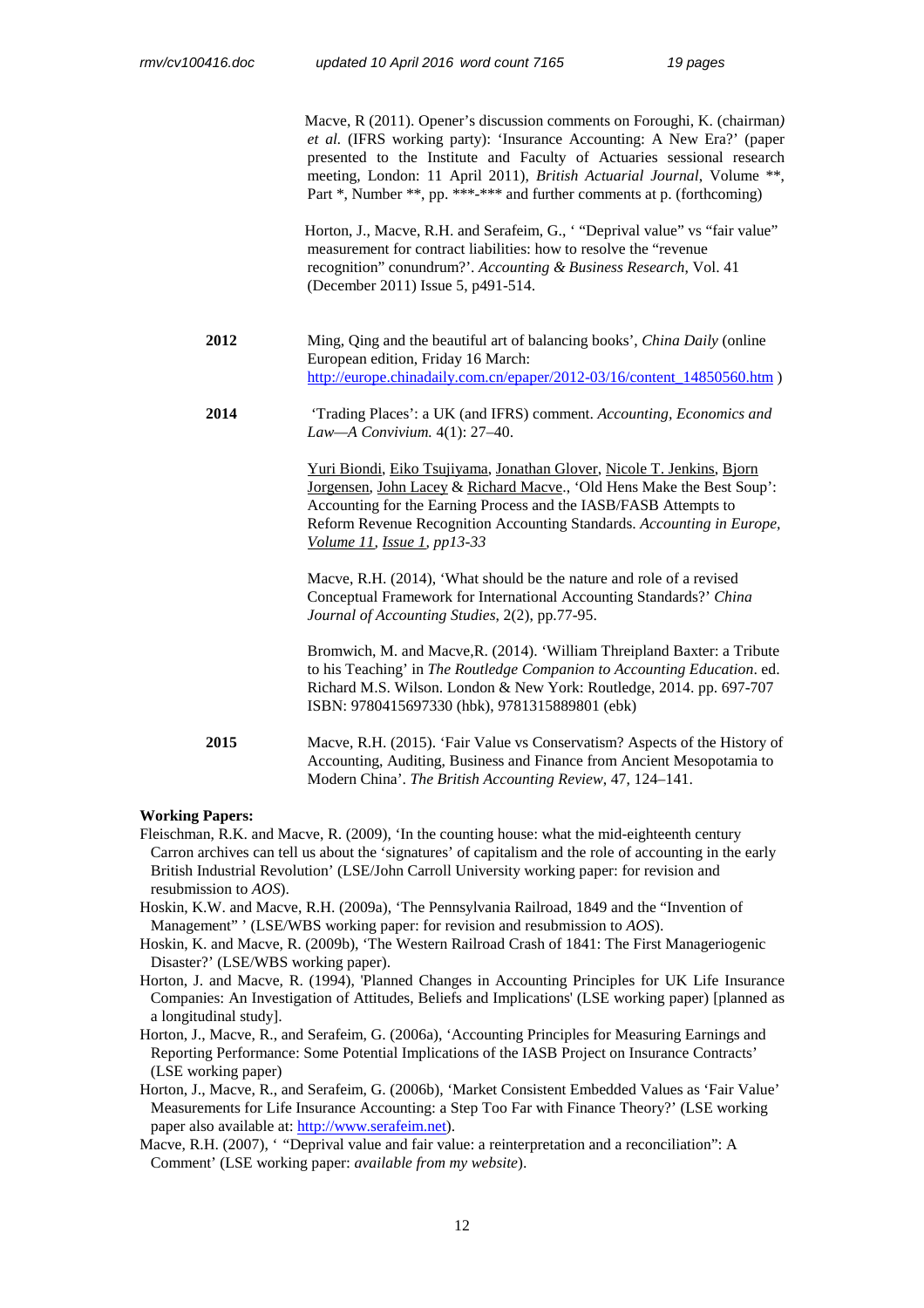Macve, R. and Struyven, G. (1995) 'Influences on the EC Insurance Accounts Directive and its Implementation in France, Germany and the UK' (LSE working paper).

Hoskin, K. and Macve, R. (2012), "Conjunctures or disjunctures in Western and Chinese accounting and management history? More questions than answers…" (IN 2 PARTS---PART I submitted to *Accounting, Organizations and Society*; PART II: Revise and resubmit for *Accounting Historians Journal)*.

Yuan, W-P., Macve, R.H. and Ma, D. (2016), 'The development of Chinese accounting and bookkeeping before 1850: the accounts classification and accounting methods in the Tŏng Tài Shēng Business Account Books'.(Revise and resubmit for *Accounting and Business Research*)

- Deng, Shuwen (SSE) and Macve, R.H. (2016), The origination and development of China's audit firms: 'translation' meets self-determination'.
- Hoskin, K.W., Ma, D. and Macve, R.H. (2016a). 'Contesting the Indigenous Development of "Chinese Double-entry Bookkeeping" and its Significance in China's Economic Institutions and Business Organization before c.1850' LSE/University of Birmingham working paper (earlier version at http://www.lse.ac.uk/economicHistory/workingPapers/2012/WP160.pdf .
- Hoskin, K.W., Ma, D. and Macve, R.H. (2016b). 'A genealogy of myths about the rationality of accounting in the West and in the East'. LSE/University of Birmingham working paper.

**Conference and other presentations in last few years** (# = refereed conference)**:**  (with Xiaoli Chen) 'The "Equator Principles"—a Success for Voluntary Codes?'

presented at: #7<sup>th</sup> A-CSEAR Conference, University of South Australia, Adelaide, South Australia, 7-9 December 2008

 #British Accounting Association Annual Conference, Dundee, Scotland, 21-23 April 2009

 $#$ The  $32<sup>nd</sup>$  Annual Congress of the European Accounting Association, Tampere, Finland, 13-15 May 2009

 #The Annual Meeting of the American Accounting Association, New York, NY, USA, 3-5 August 2009.

- (with Keith Hoskin) 'The Western Railroad Crash of 1841: The First Manageriogenic Disaster?'
- presented at: University of Wales Accounting Colloquium, Gregynog, 5-7 May, 2009. #Interdisciplinary Perspectives on Accounting Conference, Innsbruck, Austria, 9<sup>th</sup>- $11^{th}$  July 2009.

(with Keith Hoskin) 'Conjunctures or disjunctures in Western and Chinese accounting and management history? More questions than answers….'

presented at: #21st annual *Accounting, Business & Financial History* conference, Cardiff Business School,  $14<sup>th</sup>$  -  $15<sup>th</sup>$  September 2009. #American Accounting Association (AAA) Annual Meeting, San Francisco, CA, August 2010 (with Qi Min) University of Wales Accounting and Finance Colloquium, Gregynog, April 2011. #American Accounting Association (AAA) Annual Meeting, Denver, CO, August 2011)

- accepted for: #1st International Conference on Accounting History in China: *New Accounting History in the Changing Era* [jointly-Sponsored by the *Accounting Society of China (ASC)* & the *Academy of Accounting Historians (AAH)*] to be held in August 2010, at Guanghua School of Management, Peking University, Beijing, China. [now postponed]
- (with Michael Bromwich and Shyam Sunder) 'Hicksian Income in the Conceptual Framework'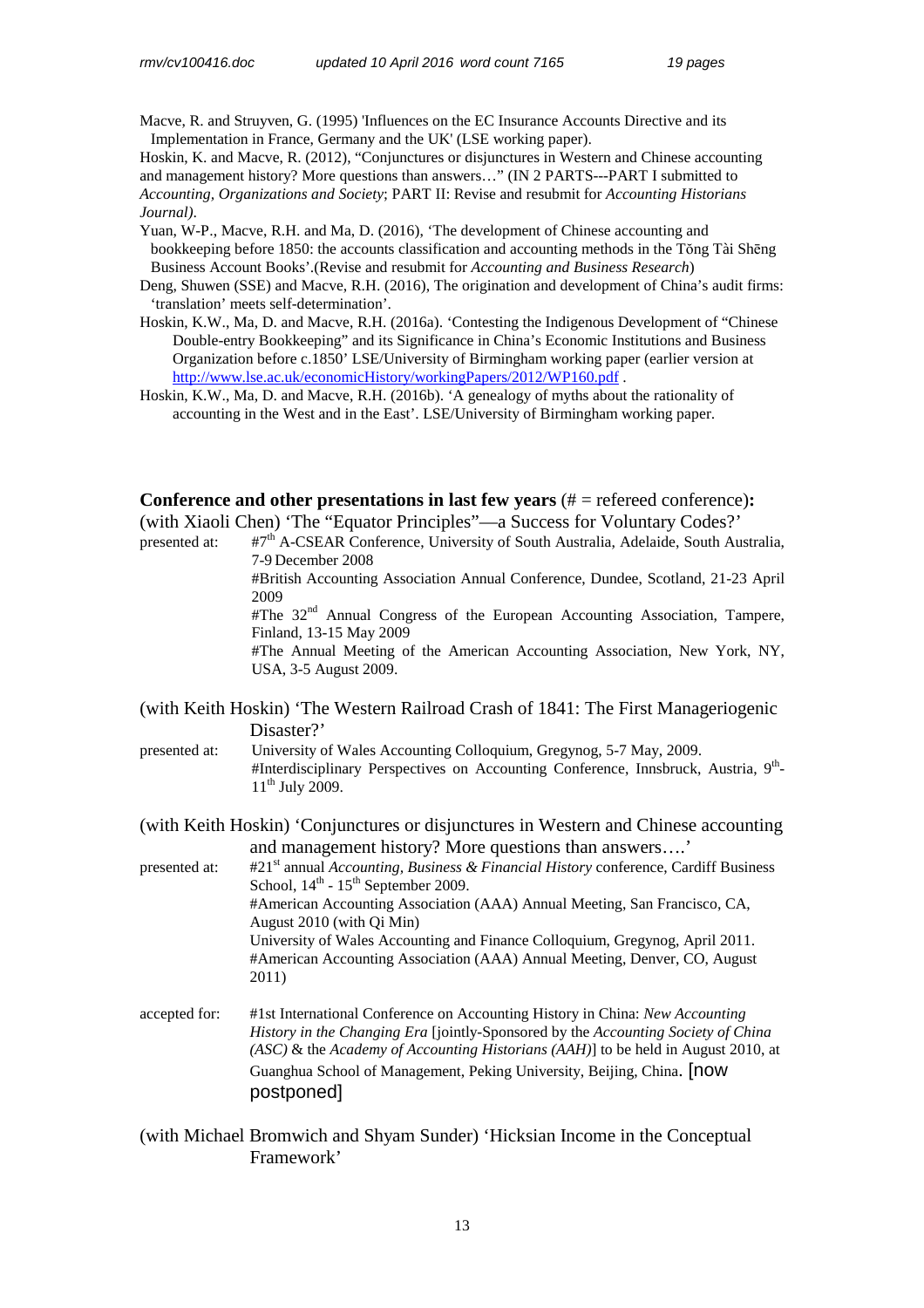presented at: #(by Shyam Sunder) American Accounting Association (AAA) Annual Meeting, Anaheim, CA, August 2008. (by R. Macve) University of Sydney Accounting Research Seminar, NSW, Australia, 12 December 2008.

'The Case for Deprival Value'

presented at: EAA Symposium, Tampere, Finland, 13 May 2009 (published in Dean, G., Lennard, A., Whittington, G., Macve, R. and Barth, M., (2009), 'Wanted: Foundations for Measurement in Accounting', *Abacus*, March 2010).

(With Horton, J. and Serafeim, G)\_' "Deprival value" vs "fair value" measurement for contract liabilities in resolving the "revenue recognition" conundrum: towards a general solution'

> presented at: #British Accounting and Finance Association (BAFA) Annual Conference, Aston Business School, April 2011. Forthcoming in *Accounting & Business Research* 2011.

'Old Laudanum in New Bottles?'

Plenary presentation at: British Accounting and Finance Association (BAFA) Annual Conference, Aston Business School, April 2011

'In Search of the Ideal GAAP: Stewardship & Decision-making; Is there a way forward?'

Keynote presentation at 5th LSE/MBS Conference *In Search of the Ideal GAAP: Stewardship, Decision-making, and the Way Forward,* 27 June 2011, hosted by the Department of Accounting, LSE.

(With Shuwen Deng (SUFE)) 'The origination and development of China's audit firms'

presented at #23rd Accounting History Review Conference, Cardiff, 11-13 September 2011. Accepted for BAFA Annual Conference, Brighton, April, 2012; Interdisciplinary Perspectives on Accounting Conference , Cardiff UK, July 2012; 23 World Congress of Accounting Historians, Newcastle UK, July 2012; American Accounting Association Annual Meeting, Washington DC, USA, August 2012.

'Recognition, Measurement and the Conceptual Framework...Is there a synthesis of 'measurement' and 'informational' approaches?' presented at: Workshop on liabilities, 26-27 Sept 2011, Saïd Business School, Oxford, UK

(With Yuan, W-P and Ma, D) 'The development of Chinese accounting and bookkeeping before 1850: the accounts classification and accounting methods in the Tŏng Tài Shēng Business Account Books'. Accepted for World Congress of Accounting Historians, Newcastle UK, July 2012.

*\*\*\*[list needs updating 10.4.2016]\*\*\** 

## **Other selected outputs since 1990**:

Chair of conference organised by the Environment Council in London on 'The Environment: Cost or Opportunity?', July 1991.

(with Liu, Z.Y.) 'Some Observations, Comments and Suggestions on the Development of the Chinese Accounting Profession from an Insider and an Outsider', International Conference on Accounting Theory, People's University of China, Beijing, October 1991.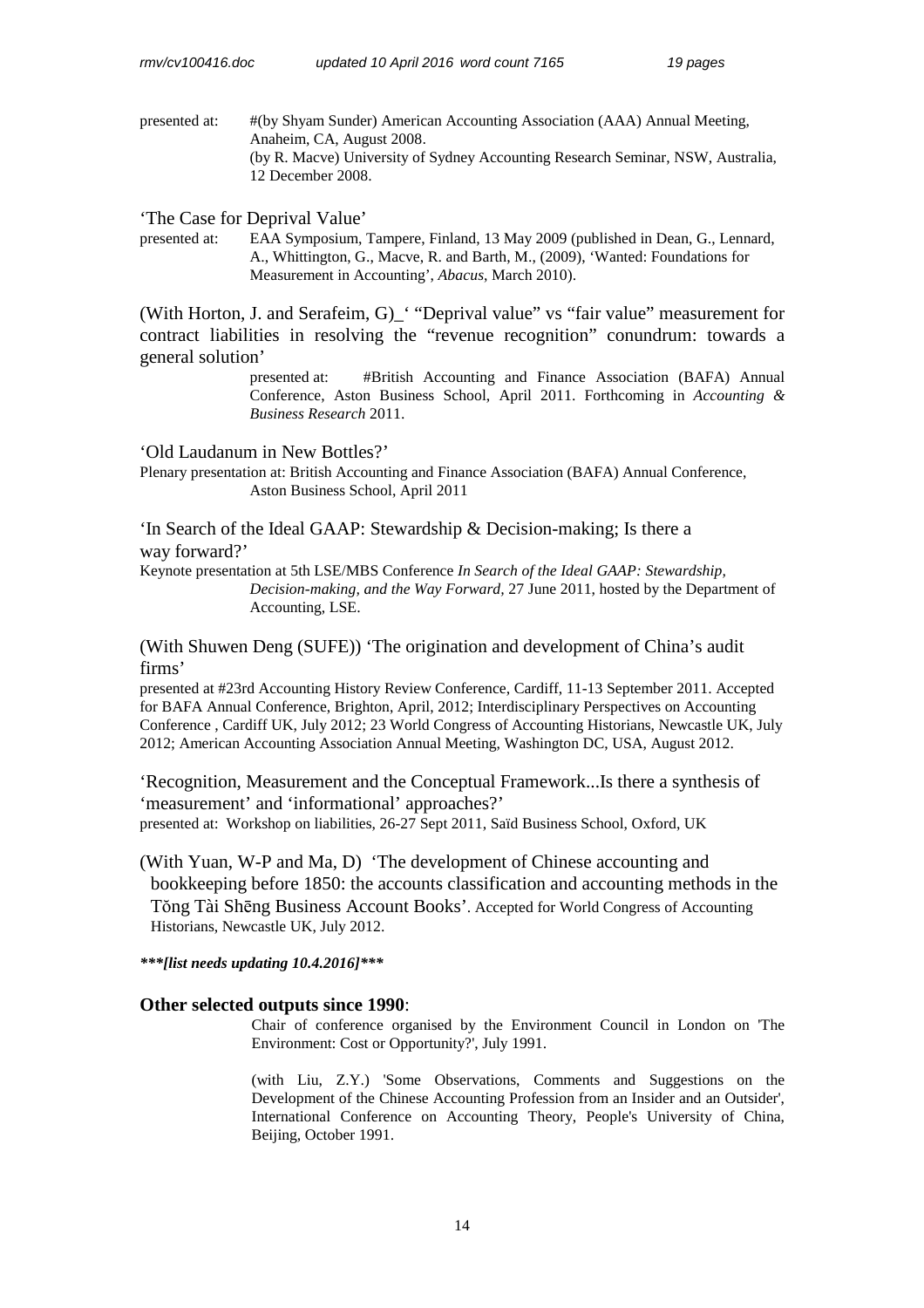Address on 'Research and Policy Issues' at Seminar on 'Accounting for the Environment: Incorporating Environment into Financial Systems', The Environment Council, London, May 1992.

While Vice-Chairman of ICAEW Technical Committee, chaired the working party that drafted the discussion paper (TR794), issued in June 1990, on the relationship between SSAP15 (revised) and SSAP24 (problems of deferred taxation in relation to pension cost accounting), which formed the basis of the Accounting Standards Board's Amendment to SSAP15, December 1992.

As representative of the Chartered Accountants Joint International Committee, gave a speech at the Opening Session of the International Conference on Accounting Theory, Beijing, October 1991, printed in Zhu, Xiao Ping & Chen Yamin (eds), *International Accounting Comparisons and Development*, South Western University of Finance and Economics Press, Chengdu, PRC, 1992, pp. 21-3.

Acted as Member of the International Consultants Board to the Zong-Heng Research Institute, Beijing, in its publication of Practical Guidelines for Latest Accounting Systems, series editors: Ge Jiasu, Zhang Hauxin, Chinese Auditing Publishing House, 1993.

Titles in the series are:

- 1. Practical Accounting Guidelines for Tourism and Restaurant Industry.
- 2. Practical Accounting Guidelines for Industrial Enterprises.
- 3. Practical Accounting Guidelines for Commodity Circulation.
- 4. Practical Accounting Guidelines for Construction Enterprises.
- 5. Practical Accounting Guidelines for Railway Transportation.
- 6. Practical Accounting Guidelines for Foreign Economic Co-operation.
- 7. Practical Accounting Guidelines for Real Estate.
- 8. Practical Accounting Guidelines for Transportation Enterprises.
- 9. Practical Accounting Guidelines for Aviation Transportation.
- 10. Practical Accounting Guidelines for Banking Enterprises.
- 11. Practical Accounting Guidelines for Insurance Enterprises.
- 12. Practical Accounting Guidelines for Post and Communications.
- 13. Practical Accounting Guidelines for Agricultural Enterprises.

 14. Practical Accounting Guidelines for Business/Enterprise Accounting Standards/Principles.

 15. Practical Accounting Guidelines for Business/Enterprise Finance Standards/Principles.

(with Liu, Z.Y) 'Proposals for the Development of the Chinese Accounting Profession: An Academic View', International Accounting Symposium, Xiamen, PRC, June 1993.

Chair and presenter of 'The Cost for Your Business of the Enviroment', ICAEW Annual Conference, London, July 1993.

'Accounting for Environmental Cost', US National Academy of Engineering International Conference on Industrial Ecology, Irvine, California, USA, May 1994.

'Environmental Accounting and Auditing: Perspectives of ICAEW', FEE Workshop on Environmental Stewardship and Management: Positioning the Accountancy Profession, Copenhagen, Denmark, November 1994.

'Accounting for Environmental Cost', Earth Day Symposium, Atlantic College, St. Donat's, January 1995.

'Cyfrifeg, Busnes a'r Amgylchedd', Yr Amgylchedd, Cynhadledd Arbennig, Prifysgol Cymru, Aberystwyth, Medi 19-20 1995.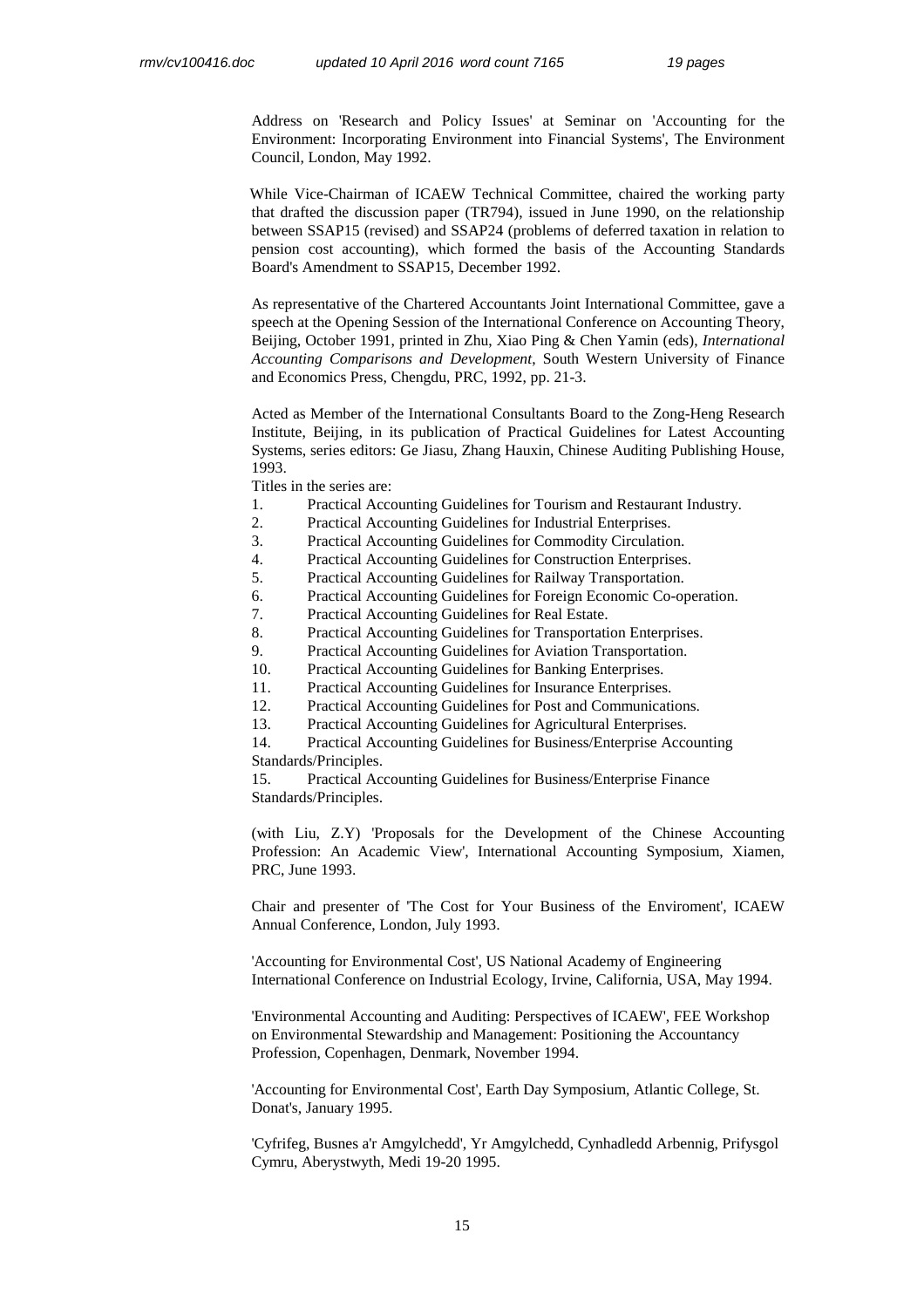'The Objectives of True and Fair Accounts', Oracle Business Information Conference on Life Profit Reporting under the 'True and Fair' Regime, Portman Hotel, Portman Square, London W1, Thursday 26th October 1995.

'Environmental Risk and Accounting', Simmons & Simmons, London, Tuesday, 31 October 1995.

 Commentary on Exposure Drafts of proposed accounting standards, International Symposium on Accounting Standards, Ministry of Finance, PRC, Beijing, 11-13, March 1996.

 (with J. Horton), 'Accounting for Non-bank Financial Intermediaries: I: Insurance; II: Investment and Unit Trusts and Pension Funds', 6<sup>th</sup> Meeting of the Co-ordinating Council on Accounting Methodology in the CIS (CCAM), Moscow,  $16<sup>th</sup> - 18<sup>th</sup>$ September 1996.

(with J. Horton), 'Accounting for Insurance' and 'Accounting for Banks', OECD Seminar on Accounting Reform In the Baltic Rim, Oslo,  $13^{\text{th}}$  -15<sup>th</sup> November 1996.

Presentation at International Olympiad, Engecon University, St. Petersburg, Russia, October, 2001.

(with Horton, J. and G. Serafeim), *The State of the Art in Research and Thought Leadership on Accounting for Life Assurance in the UK and Continental Europe*: interim report presented at the ICAEW's Insurance Industry Sub-Committee: 20<sup>th</sup> June 2005.

Presentations at ASB Academic Panel, Fri 12<sup>th</sup> October 2007 on:

a) (with Horton, J. and G. Serafeim), *An Experiment in 'Fair Value' Accounting? The State of the Art in Research and Thought Leadership on Accounting for Life Assurance in the UK and Continental Europe*.

b) ' "Deprival value and fair value: a reinterpretation and a reconciliation": A Comment'.

'IFRS4--What Next?', presentation at ING Seminar on Asset and Liability Management, Amsterdam, The Netherlands,  $3<sup>rd</sup>$  April 2008.

Invited lecturer (together with Dr. J. Horton and Prof. S. Estrin, LSE) at the World Bank financed course on IFRS for senior accounting practitioners from Bangladesh, organised by ICAEW in July 2008.

Assisted Edey family in publication of Professor H.C. Edey's autobiography: Bailey, N. (ed.) (2009), *Harold Cecil Edey 20th Century Accounting Reformer: An Autobiography*.

**March 2010** Interviewed in the Radio 4 series *A Brief History of Double-Entry Book-keeping.* The Radio 4 series explored the impact the history of Accountancy has had on the history of civilisation itself. The series considered notable political and cultural aspects of society in which accounting takes place - from the evolution of government and taxation to trade and capitalism - as well as looking at the paper trail through some of the darker periods of human history. I discussed topics such as Ancient Greek and Roman accounting, the circumstances that made double-entry book-keeping arise in northern Italy, the rise of cost accounting in the Industrial Revolution, and the crucial role of the contribution of accounting in the 'administrative coordination' of the US managerial revolution in the genealogy of accounting's modern power . For more information see: http://news.bbc.co.uk/1/hi/magazine/8552220.stm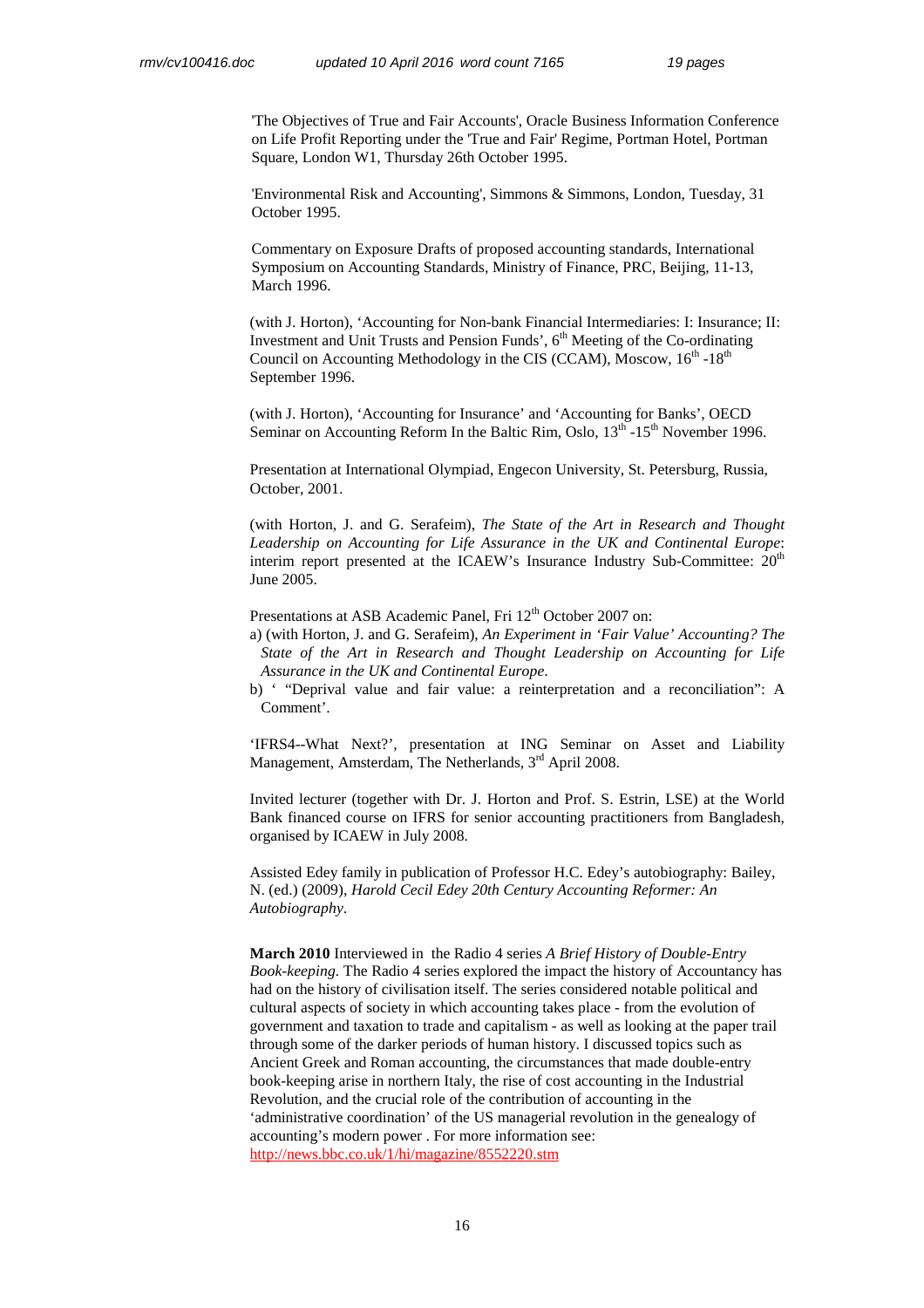17 July 2014: Interviewed by President of Shanghai National Accounting Institute (SNAI): http://news.esnai.com/39/2014/1209/109143.shtml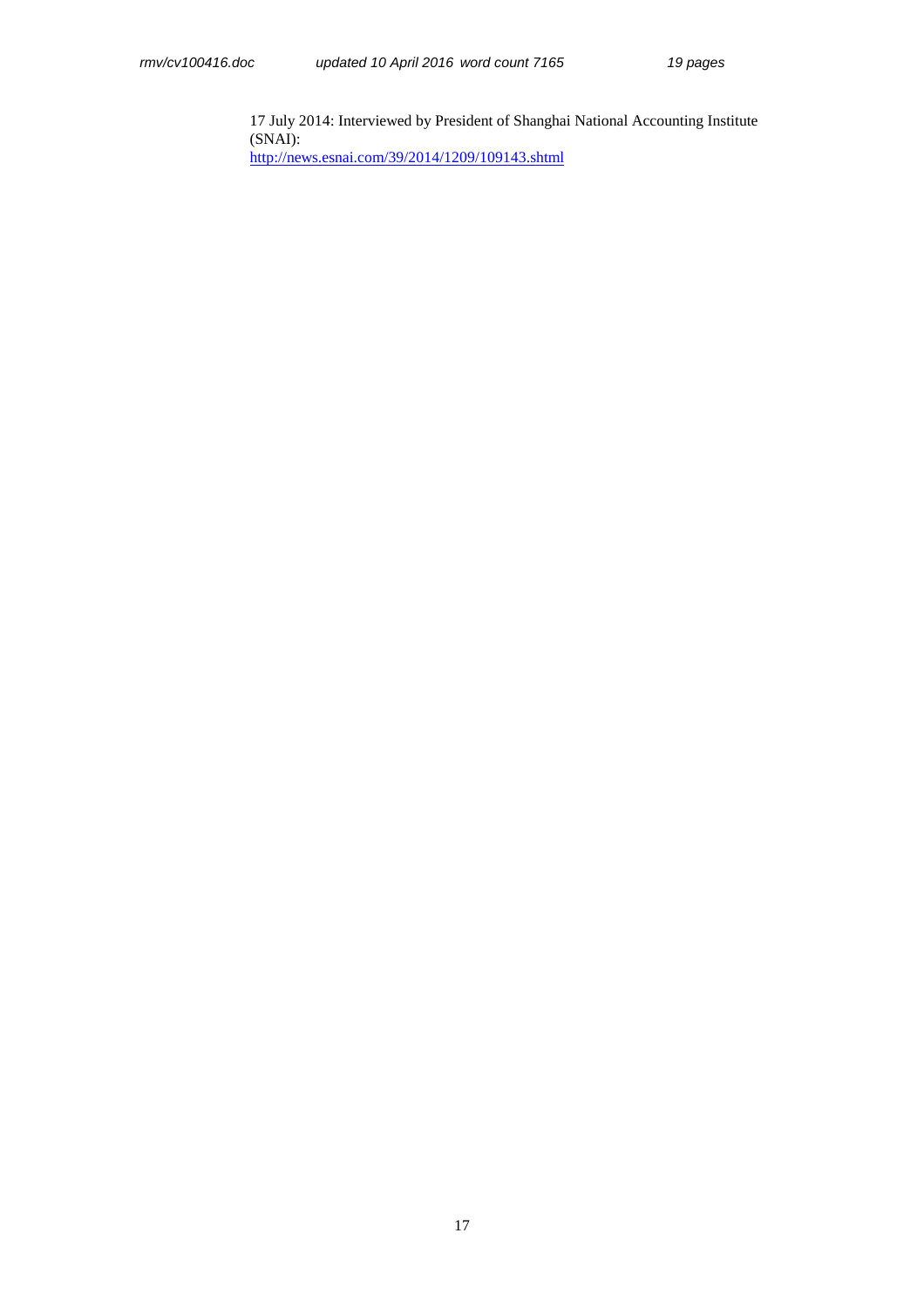#### **APPENDIX I: BIOGRAPHY**

## **Personal Details**

*Name:* Richard Henry MACVE

*Home address:* Bronwydd, 3, Trefor Road, Aberystwyth, SY23 2EH, Wales, U.K.

*Home telephone:* 01970-624586

*Date of birth:* 2 June 1946

*Family:* Divorced, with one daughter and two sons.

*Nationality:* British

*Education:*

| 1950-1954: |  | Daiglen School, Buckhurst Hill, Essex |  |
|------------|--|---------------------------------------|--|
|            |  |                                       |  |

- 1954-1964: Chigwell School, Chigwell, Essex
- 1964-1968: Scholar of New College, Oxford

*Academic degrees and professional qualifications:* 

- 1968: B.A.(Oxon). Read for Honour Moderations in Greek and Latin Literature (1966: 1st class honours) and for the Final Honour School of *Literae Humaniores* ('Greats', 1968: 2nd class honours)
- 1972: M.A. (Oxon)

Qualified as a Chartered Accountant (A.C.A.) having taken 1st place in the Intermediate, 2nd place in the Final Part I and 1st place in the Final Part II examinations (details of prizes attached in Appendix II).

- 1976: M.Sc. (with Distinction) in Accounting and Finance from the London School of Economics and Political Science (University of London) ('LSE').
- 1979: F.C.A.
- 2000: Hon. F.I.A

*Previous teaching experience:* 

- 1966-1968: Teaching assistance (Latin to Modern Historians) at New College, Oxford.
- 1972-1974: Lectures on post-qualification courses at Peat, Marwick, Mitchell & Co.
- 1974-1978: Lecture courses on Company and Financial Accounting (undergraduate courses) and Financial Management (post-qualification diploma course) at LSE, together with classes on a range of courses.
- 1978-1980: Supervision of MSc students at LSE.